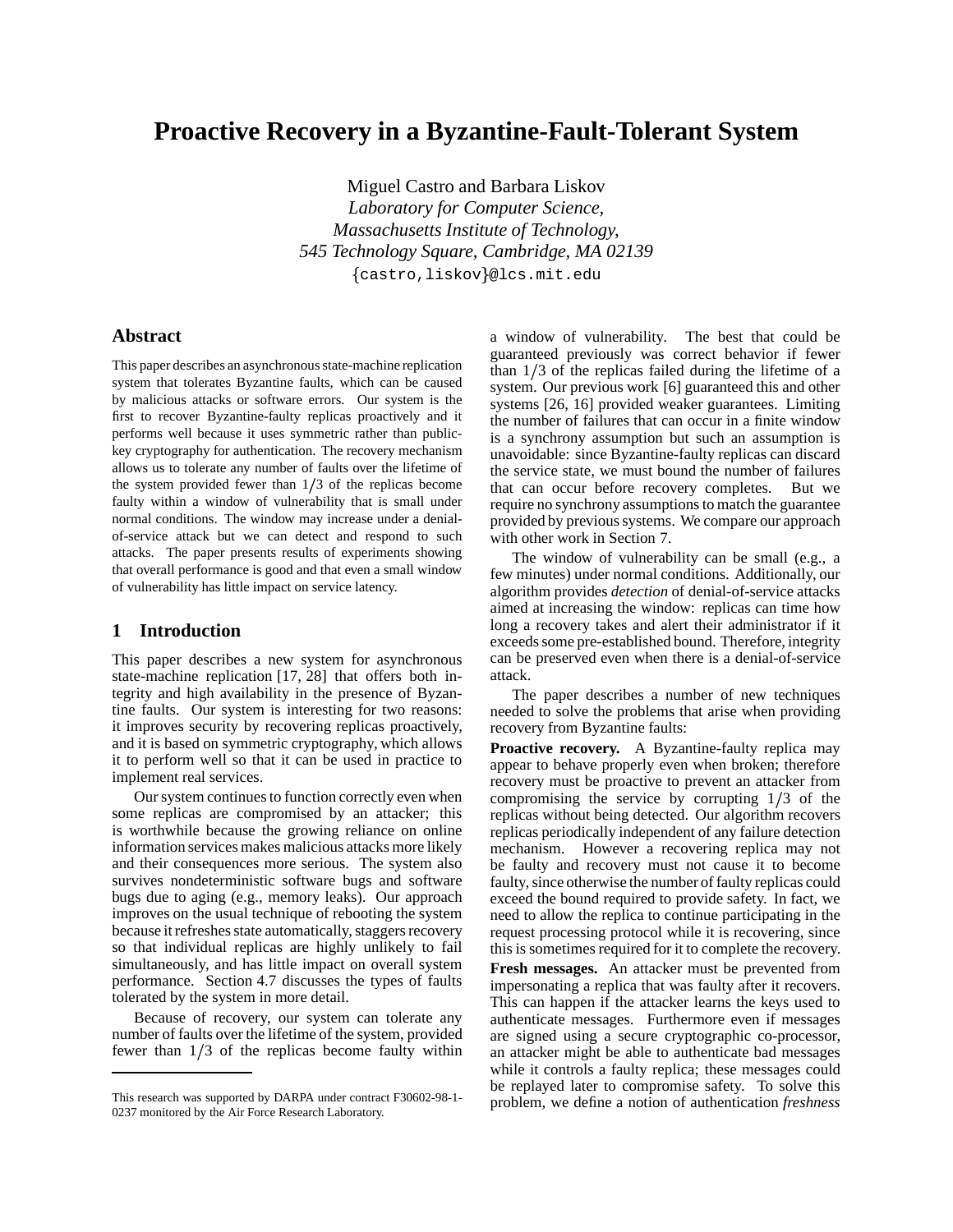and replicas reject messages that are not fresh. However, this leads to a further problem, since replicas may be unable to prove to a third party that some message they received is authentic (because it may no longer be fresh). All previous state-machine replication algorithms [26, 16], including the one we described in [6], relied on such proofs. Our current algorithm does not, and this has the added advantage of enabling the use of symmetric cryptography for authentication of all protocol messages. This eliminates most use of public-key cryptography, the major performance bottleneck in previous systems.

**Efficient state transfer.** State transfer is harder in the presence of Byzantine faults and efficiency is crucial to enable frequent recovery with little impact on performance. To bring a recovering replica up to date, the state transfer mechanism checks the local copy of the state to determine which portions are both up-to-date and not corrupt. Then, it must ensure that any missing state it obtains from other replicas is correct. We have developed an efficient hierarchical state transfer mechanism based on hash chaining and incremental cryptography [1]; the mechanism tolerates Byzantine-faults and state modifications while transfers are in progress.

Our algorithm has been implemented as a generic program library with a simple interface. This library can be used to provide Byzantine-fault-tolerant versions of different services. The paper describes experiments that compare the performance of a replicated NFS implemented using the library with an unreplicated NFS. The results show that the performance of the replicated system without recovery is close to the performance of the unreplicated system. They also show that it is possible to recover replicas frequently to achieve a small window of vulnerability in the normal case (2 to 10 minutes) with little impact on service latency.

The rest of the paper is organized as follows. Section 2 presents our system model and lists our assumptions; Section 3 states the properties provided by our algorithm; and Section 4 describes the algorithm. Our implementation is described in Section 5 and some performance experiments are presented in Section 6. Section 7 discusses related work. Our conclusions are presented in Section 8.

# **2 System Model and Assumptions**

We assume an asynchronous distributed system where nodes are connected by a network. The network may fail to deliver messages, delay them, duplicate them, or deliver them out of order.

We use a Byzantine failure model, i.e., faulty nodes may behave arbitrarily, subject only to the restrictions mentioned below. We allow for a very strong adversary that can coordinate faulty nodes, delay communication, inject messages into the network, or delay correct nodes in order to cause the most damage to the replicated service. We do assume that the adversary cannot delay correct nodes indefinitely.

We use cryptographic techniques to establish session keys, authenticate messages, and produce digests. We use theSFS [21] implementation of a Rabin-Williams publickey cryptosystem with a 1024-bit modulus to establish 128-bit session keys. All messages are then authenticated using message authentication codes (MACs) [2] computed using these keys. Message digests are computed using MD5 [27].

We assume that the adversary (and the faulty nodes it controls) is computationally bound so that(with very high probability) it is unable to subvert these cryptographic techniques. For example, the adversary cannot forge signatures or MACs without knowing the corresponding keys, or find two messages with the same digest. The cryptographic techniques we use are thought to have these properties.

Previous Byzantine-fault tolerant state-machine replication systems [6, 26, 16] also rely on the assumptions described above. We require no additional assumptions to match the guarantees provided by these systems, i.e., to provide safety if less than  $1/3$  of the replicas become faulty during the lifetime of the system. To tolerate more faults we need additional assumptions: we must mutually authenticate a faulty replica that recovers to the other replicas, and we need a reliable mechanism to trigger periodic recoveries. These could be achieved by involving system administrators in the recovery process, but such an approach is impractical given our goal of recovering replicas frequently. Instead, we rely on the following assumptions:

**Secure Cryptography.** Each replica has a secure cryptographic co-processor, e.g., a Dallas Semiconductors iButton, or the security chip in the motherboard of the IBM PC 300PL. The co-processor stores the replica's private key, and can sign and decrypt messages without exposing this key. It also contains a true random number generator, e.g., based on thermal noise, and a counter that never goes backwards. This enables it to append random numbers or the counter to messages it signs.

**Read-Only Memory.** Each replica stores the public keys for other replicas in some memory that survives failures without being corrupted (provided the attacker does not have physical access to the machine). This memory could be a portion of the flash BIOS. Most motherboards can be configured such that it is necessary to have physical access to the machine to modify the BIOS.

**Watchdog Timer.** Each replica has a *watchdog timer* that periodically interrupts processing and hands control to a *recovery monitor*, which is stored in the readonly memory. For this mechanism to be effective, an attacker should be unable to change the rate of watchdog interrupts without physical access to the machine. Some motherboards and extension cards offer the watchdog timer functionality but allow the timer to be reset without physical access to the machine. However, this is easy to fix by preventing write access to control registers unless some jumper switch is closed.

These assumptions are likely to hold when the attacker does not have physical access to the replicas, which we expect to be the common case. When they fail we can fall back on system administrators to perform recovery.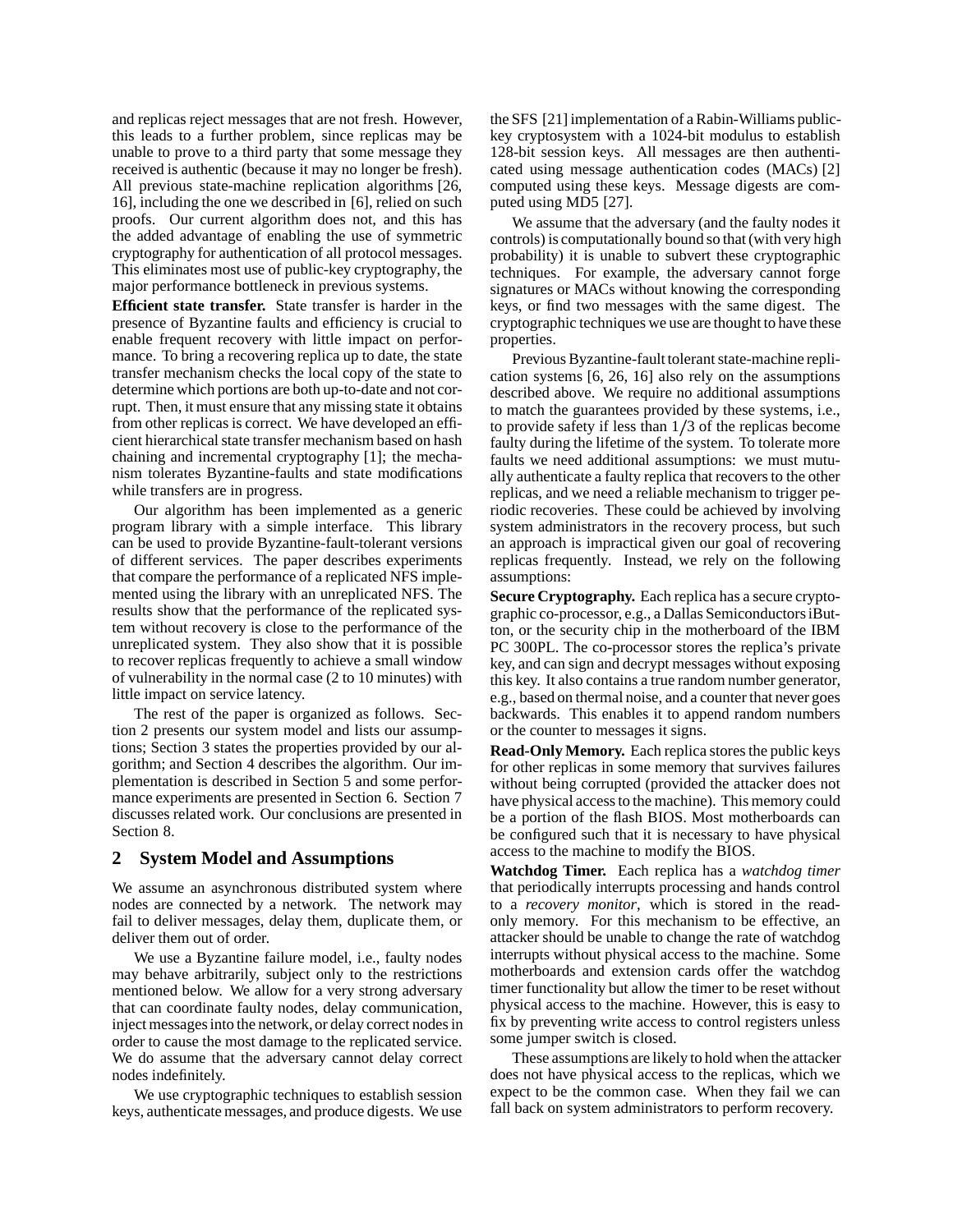Note that all previous proactive security algorithms [24, 13, 14, 3, 10] assume the entire program run by a replica is in read-only memory so that it cannot be modified by an attacker. Most also assume that there are authenticated channels between the replicas that continue to work even after a replica recovers from a compromise. These assumptions would be sufficient to implement our algorithm but they are less likely to hold in practice. We only require a small monitor in read-only memory and use the secure co-processors to establish new session keys between the replicas after a recovery.

The only work on proactive security that does not assume authenticated channels is [3], but the best that a replica can do when its private key is compromised in their system is alert an administrator. Our *secure cryptography* assumption enables automatic recovery from most failures, and secure co-processors with the properties we require are now readily available, e.g., IBM is selling PCs with a cryptographic co-processor in the motherboard at essentially no added cost.

We also assume clients have a secure co-processor; this simplifies the key exchange protocol between clients and replicas but it could be avoided by adding an extra round to this protocol.

# **3 Algorithm Properties**

Our algorithm is a form of *state machine* replication [17, 28]: the service is modeled as a state machine that is replicated across different nodes in a distributed system. The algorithm can be used to implement any replicated *service* with a *state* and some *operations*. The operations are not restricted to simple reads and writes; they can perform arbitrary computations.

The service is implemented by a set of replicas  $R$  and each replica is identified using an integer in  $\{0, ..., |\mathcal{R}|-1\}$ . Each replica maintains a copy of the service state and implements the service operations. For simplicity, we assume  $|\mathcal{R}| = 3f + 1$  where f is the maximum number of replicas that may be faulty. Service clients and replicas are non-faulty if they follow the algorithm and if no attacker can impersonate them (e.g., by forging their MACs).

Like all state machine replication techniques, we impose two requirements on replicas: they must start in the same state, and they must be *deterministic* (i.e., the execution of an operation in a given state and with a given set of arguments must always produce the same result). We can handle some common forms of non-determinism using the technique we described in [6].

Our algorithm ensures safety for an execution provided at most  $f$  replicas become faulty within a window of vulnerability of size  $T_v$ . Safety means that the replicated service satisfies linearizability [12, 5]: it behaves like a centralized implementation that executes operations atomically one at a time. Our algorithm provides safety regardless of how many faulty clients are using the service (even if they collude with faulty replicas). We will discuss the window of vulnerability further in Section 4.7.

The algorithm also guarantees liveness: non-faulty clients eventually receive replies to their requests provided (1) at most  $f$  replicas become faulty within the window of vulnerability  $T_v$ ; and (2) denial-of-service attacks do not last forever, i.e., there is some unknown point in the execution after which all messages are delivered (possibly after being retransmitted) within some constant time  $d$ , or all non-faulty clients have received replies to their requests. Here,  $d$  is a constant that depends on the timeout values used by the algorithm to refresh keys, and trigger view-changes and recoveries.

# **4 Algorithm**

The algorithm works as follows. Clients send requests to execute operations to the replicas and all non-faulty replicas execute the same operations in the same order. Since replicas are deterministic and start in the same state, all non-faulty replicas send replies with identical results for each operation. The client waits for  $f + 1$  replies from different replicas with the same result. Since at least one of these replicas is not faulty, this is the correct result of the operation.

The hard problem is guaranteeing that *all non-faulty replicas agree on a total order for the execution of requests despite failures*. We use a primary-backup mechanism to achieve this. In such a mechanism, replicas move through a succession of configurations called *views*. In a view one replica is the *primary* and the others are *backups*. We choose the primary of a view to be replica p such that  $p = v \mod |R|$ , where v is the view number and views are numbered consecutively.

The primary picks the ordering for execution of operations requested by clients. It does this by assigning a sequence number to each request. But the primary may be faulty. Therefore, the backups trigger *view changes* when it appears that the primary has failed to select a new primary. Viewstamped Replication [23] and Paxos [18] use a similar approach to tolerate benign faults.

To tolerate Byzantine faults, every step taken by a node in our system is based on obtaining a *certificate*. A certificate is a set of messages certifying some *statement* is correct and coming from different replicas. An example of a statement is: "the result of the operation requested by a client is  $r$ ".

The size of the set of messages in a certificate is either  $f + 1$  or  $2f + 1$ , depending on the type of statement and step being taken. The correctness of our system depends on a certificate never containing more than  $f$  messages sent by faulty replicas. A certificate of size  $f + 1$  is sufficient to prove that the statement is correct because it contains at least one message from a non-faulty replica. A certificate of size  $2f + 1$  ensures that it will also be possible to convince other replicas of the validity of the statement even when  $f$  replicas are faulty.

Our earlier algorithm [6] used the same basic ideas but it did not provide recovery. Recovery complicates the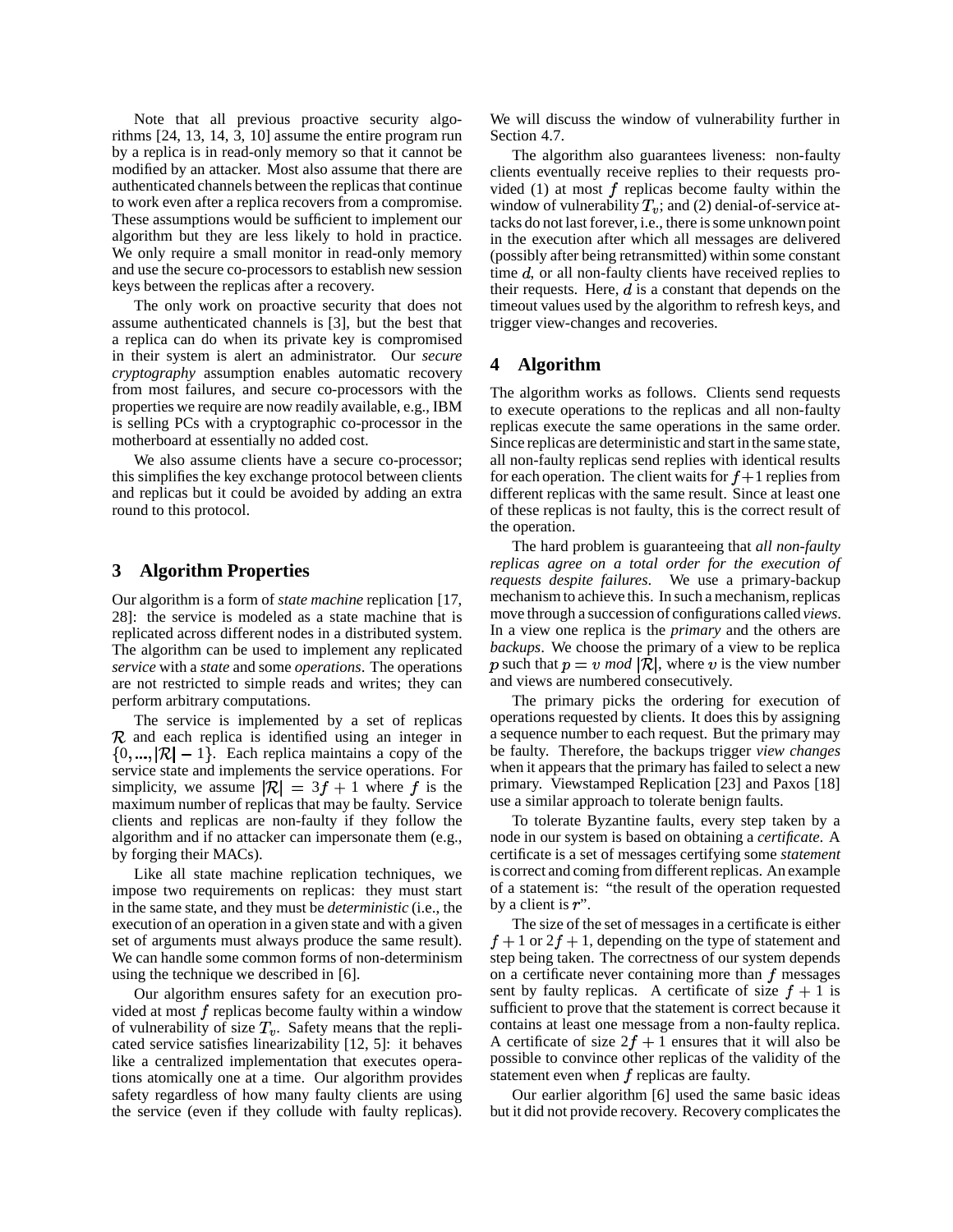construction of certificates; if a replica collects messages for a certificate over a sufficiently long period of time it can end up with more than  $f$  messages from faulty replicas. We avoid this problem by introducing a notion of *freshness*; replicas reject messages that are not fresh. But this raises another problem: the view change protocol in [6] relied on the exchange of certificates between replicas and this may be impossible because some of the messages in a certificate may no longer be fresh. Section 4.5 describes a new view change protocol that solves this problem and also eliminates the need for expensive public-key cryptography.

To provide liveness with the new protocol, a replica must be able to fetch missing state that may be held by a single correct replica whose identity is not known. In this case, voting cannot be used to ensure correctness of the data being fetched and it is important to prevent a faulty replica from causing the transfer of unnecessary or corrupt data. Section 4.6 describes a mechanism to obtain missing messages and state that addresses these issues and that is efficient to enable frequent recoveries.

The sections below describe our algorithm. Sections 4.2 and 4.3, which explain normal-case request processing, are similar to what appeared in [6]. They are presented here for completeness and to highlight some subtle changes.

#### **4.1 Message Authentication**

We use MACs to authenticate all messages. There is a pair of session keys for each pair of replicas i and j:  $k_{i,j}$ is used to compute MACs for messages sent from  $i$  to  $j$ , and  $k_{i,i}$  is used for messages sent from j to i.

Some messages in the protocol contain a single MAC computed using UMAC32 [2]; we denote such a message as  $\langle m \rangle_{\mu_{ij}}$ , where i is the sender j is the receiver and the MAC is computed using  $k_{i,j}$ . Other messages contain *authenticators*; we denote such a message as  $\langle m \rangle_{\alpha_i}$ , where  $i$  is the sender. An authenticator is a vector of MACs, one per replica  $j$  ( $j \neq i$ ), where the MAC in entry j is computed using  $k_{i,j}$ . The receiver of a message verifies its authenticity by checking the corresponding MAC in the authenticator.

Replicas and clients refresh the session keys used to send messages to them by sending *new-key* messages periodically (e.g., every minute). The same mechanism is used to establish the initial session keys. The message has the form  $\langle$ NEW-KEY,  $i, ..., \{k_{j,i}\}_{\epsilon_j}, ..., t\}_{\sigma_i}$ . The message is signed by the secure co-processor (using the replica's private key) and  $t$  is the value of its counter; the counter is incremented by the co-processor and appended to the message every time it generates a signature. (This prevents suppress-replay attacks [11].) Each  $k_{j,i}$  is the key replica  $j$  should use to authenticate messages it sends to in the future;  $k_{j,i}$  is encrypted by j's public key, so that only  $j$  can read it. Replicas use timestamp  $t$  to detect spurious new-key messages:  $t$  must be larger than the timestamp of the last new-key message received from  $i$ .

Each replica shares a single secret key with each client; this key is used for communication in both directions. The key is refreshed by the client periodically, using the new-key message. If a client neglects to do this within some system-defined period, a replica discards its current key for that client, which forces the client to refresh the key.

When a replica or client sends a new-key message, it discards all messages in its log that are not part of a complete certificate and it rejects any messages it receives in the future that are authenticated with old keys. This ensures that correct nodes only accept certificates with equally fresh messages, i.e., messages authenticated with keys created in the same refreshment phase.

## **4.2 Processing Requests**

We use a three-phase protocol to atomically multicast requests to the replicas. The three phases are *pre-prepare*, *prepare,* and *commit*. The pre-prepare and prepare phases are used to totally order requests sent in the same view even when the primary, which proposes the ordering of requests, is faulty. The prepare and commit phases are used to ensure that requests that commit are totally ordered across views. Figure 1 shows the operation of the algorithm in the normal case of no primary faults.



Figure 1: Normal Case Operation. Replica 0 is the primary, and replica 3 is faulty

Each replica stores the service state, a *log* containing information about requests, and an integer denoting the replica's current view. The log records information about the request associated with each sequence number, including its status; the possibilities are: *unknown* (the initial status), *pre-prepared*, *prepared*, and *committed*. Figure 1 also shows the evolution of the request status as the protocol progresses. We describe how to truncate the log in Section 4.3.

A client  $c$  requests the execution of state machine operation o by sending a  $\langle$ REQUEST,  $o, t, c \rangle_{\alpha_c}$  message to the primary. Timestamp t is used to ensure *exactly-once* semantics for the execution of client requests [6].

When the primary  $p$  receives a request  $m$  from a client, it assigns a sequence number  $n \text{ to } m$ . Then it multicasts a pre-prepare message with the assignment to the backups, and marks  $m$  as pre-prepared with sequence number  $n$ . The message has the form  $\langle$  (PRE-PREPARE,  $v, n, d \rangle_{\alpha_p}, m \rangle$ , where  $v$  indicates the view in which the message is being sent, and  $d$  is  $m$ 's digest.

Like pre-prepares, the prepare and commit messages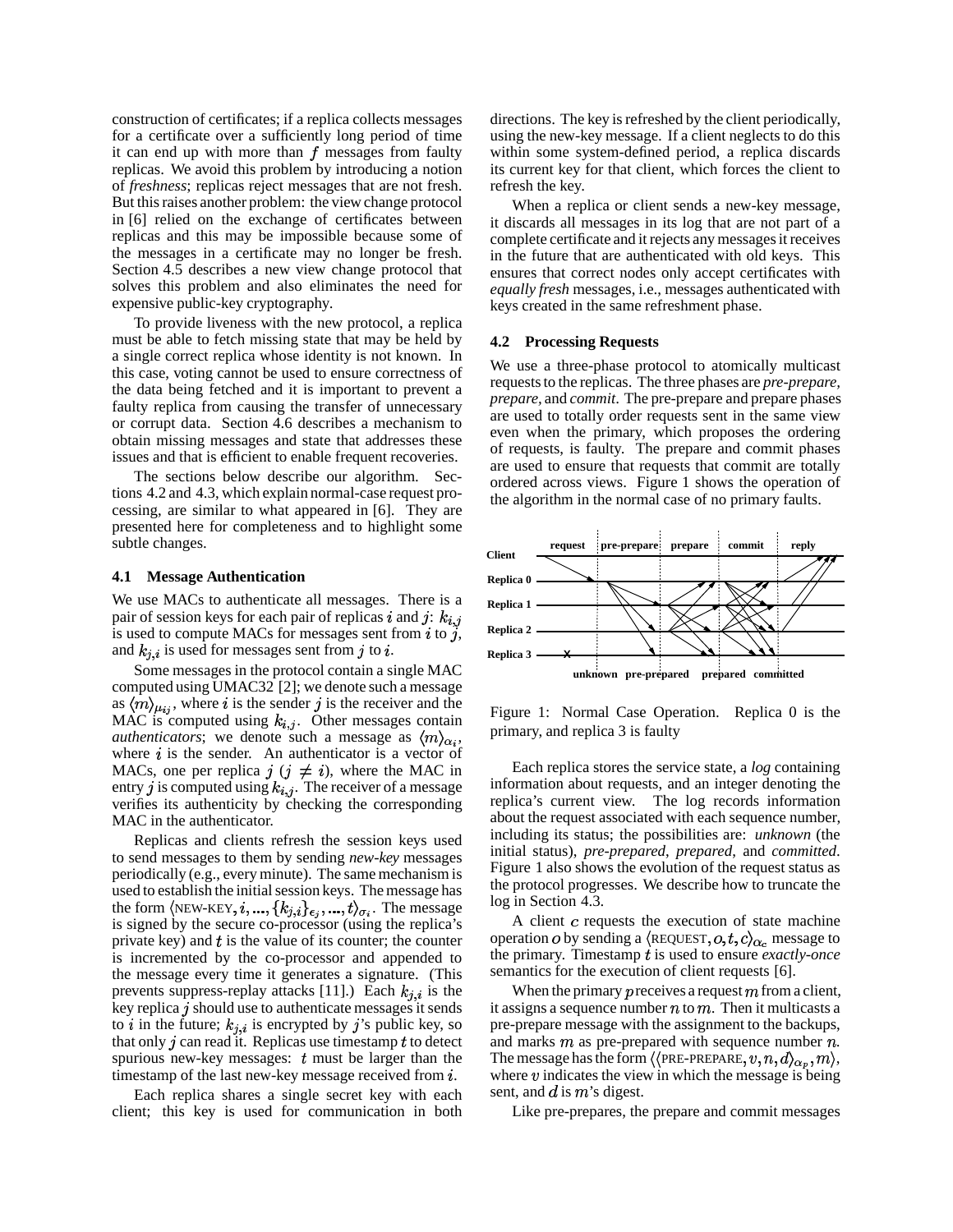sent in the other phases also contain  $n$  and  $v$ . A replica only accepts one of these messages if it is in view  $v$ ; it can verify the authenticity of the message; and  $n$  is between a low water mark,  $h$ , and a high water mark,  $H$ . The last condition is necessary to enable garbage collection and prevent a faulty primary from exhausting the space of sequence numbers by selecting a very large one. We discuss how  $H$  and  $h$  advance in Section 4.3.

A backup  $i$  accepts the pre-prepare message provided (in addition to the conditions above): it has not accepted a pre-prepare for view  $v$  and sequence number  $n$  containing a different digest; it can verify the authenticity of  $m$ ; and d is  $m$ 's digest. If i accepts the pre-prepare, it marks  $m$ as pre-prepared with sequence number  $n$ , and enters the *prepare* phase by multicasting a  $\langle$ PREPARE,  $v, n, d, i \rangle_{\alpha_i}$ message to all other replicas.

When replica  $i$  has accepted a certificate with a pre-prepare message and  $2f$  prepare messages for the same sequence number  $n$  and digest  $d$  (each from a different replica including itself), it marks the message as *prepared*. The protocol guarantees that other non-faulty replicas will either prepare the same request or will not prepare any request with sequence number  $n$  in view  $v$ .

Replica *i* multicasts  $\langle$  COMMIT,  $v, n, d, i \rangle_{\alpha_i}$  saying it prepared the request. This starts the commit phase. When a replica has accepted a certificate with  $2f + 1$ commit messages for the same sequence number  $n$  and digest  $d$  from different replicas (including itself), it marks the request as *committed*. The protocol guarantees that the request is prepared with sequence number  $n$  in view v at  $f + 1$  or more non-faulty replicas. This ensures information about committed requests is propagated to new views.

Replica  $i$  executes the operation requested by the client when  $m$  is committed with sequence number  $n$  and the replica has executed all requests with lower sequence numbers. This ensures that all non-faulty replicas execute requests in the same order as required to provide safety.

After executing the requested operation, replicas send a reply to the client  $\overline{c}$ . The reply has the form  $\langle$ REPLY,  $v, t, c, i, r \rangle_{\mu_{ic}}$  where t is the timestamp of the corresponding request,  $i$  is the replica number, and  $r$  is the result of executing the requested operation. This message includes the current view number  $v$  so that clients can track the current primary.

The client waits for a certificate with  $f + 1$  replies from different replicas and with the same  $t$  and  $r$ , before accepting the result  $r$ . This certificate ensures that the result is valid. If the client does not receive replies soon enough, it broadcasts the request to all replicas. If the request is not executed, the primary will eventually be suspected to be faulty by enough replicas to cause a view change and select a new primary.

#### **4.3 Garbage Collection**

Replicas can discard entries from their log once the corresponding requests have been executed by at least  $f + 1$  non-faulty replicas; this many replicas are needed to ensure that the execution of that request will be known after a view change.

We can determine this condition by extra communication, but to reduce cost we do the communication only when a request with a sequence number divisible by some constant K (e.g.,  $K = 128$ ) is executed. We will refer to the states produced by the execution of these requests as *checkpoints*.

When replica  $i$  produces a checkpoint, it multicasts a  $\langle$ CHECKPOINT,  $n, d, i \rangle_{\alpha_i}$  message to the other replicas, where  $n$  is the sequence number of the last request whose execution is reflected in the state and  $d$  is the digest of the state. A replica maintains several logical copies of the service state: the current state and some previous checkpoints. Section 4.6 describes how we manage checkpoints efficiently.

Each replica waits until it has a certificate containing  $2f + 1$  valid checkpoint messages for sequence number n with the same digest  $d$  sent by different replicas (including possibly its own message). At this point, the checkpoint is said to be *stable* and the replica discards all entries in its log with sequence numbers less than or equal to  $n$ ; it also discards all earlier checkpoints.

The checkpoint protocol is used to advance the low and high water marks (which limit what messages will be added to the log). The low-water mark  $h$  is equal to the sequence number of the last stable checkpoint and the high water mark is  $H = h + L$ , where L is the log size. The log size is obtained by multiplying  $K$  by a small constant factor  $(e.g., 2)$  that is big enough so that replicas do not stall waiting for a checkpoint to become stable.

#### **4.4 Recovery**

The recovery protocol makes faulty replicas behave correctly again to allow the system to tolerate more than  $f$  faults over its lifetime. To achieve this, the protocol ensures that after a replica recovers it is running correct code; it cannot be impersonated by an attacker; and it has correct, up-to-date state.

**Reboot.** Recovery is proactive — it starts periodically when the watchdog timer goes off. The recovery monitor saves the replica's state (the log and the service state) to disk. Then it reboots the system with correct code and restarts the replica from the saved state. The correctness of the operating system and service code is ensured by storing them in a read-only medium (e.g., the Seagate Cheetah 18LP disk can be write protected by physically closing a jumper switch). Rebooting restores the operating system data structures and removes any Trojan horses.

After this point, the replica's code is correct and it did not lose its state. The replica must retain its state and use it to process requests even while it is recovering. This is vital to ensure both safety and liveness in the common case when the recovering replica is not faulty; otherwise, recovery could cause the  $f + 1$ st fault. But if the recovering replica was faulty, the state may be corrupt and the attacker may forge messages because it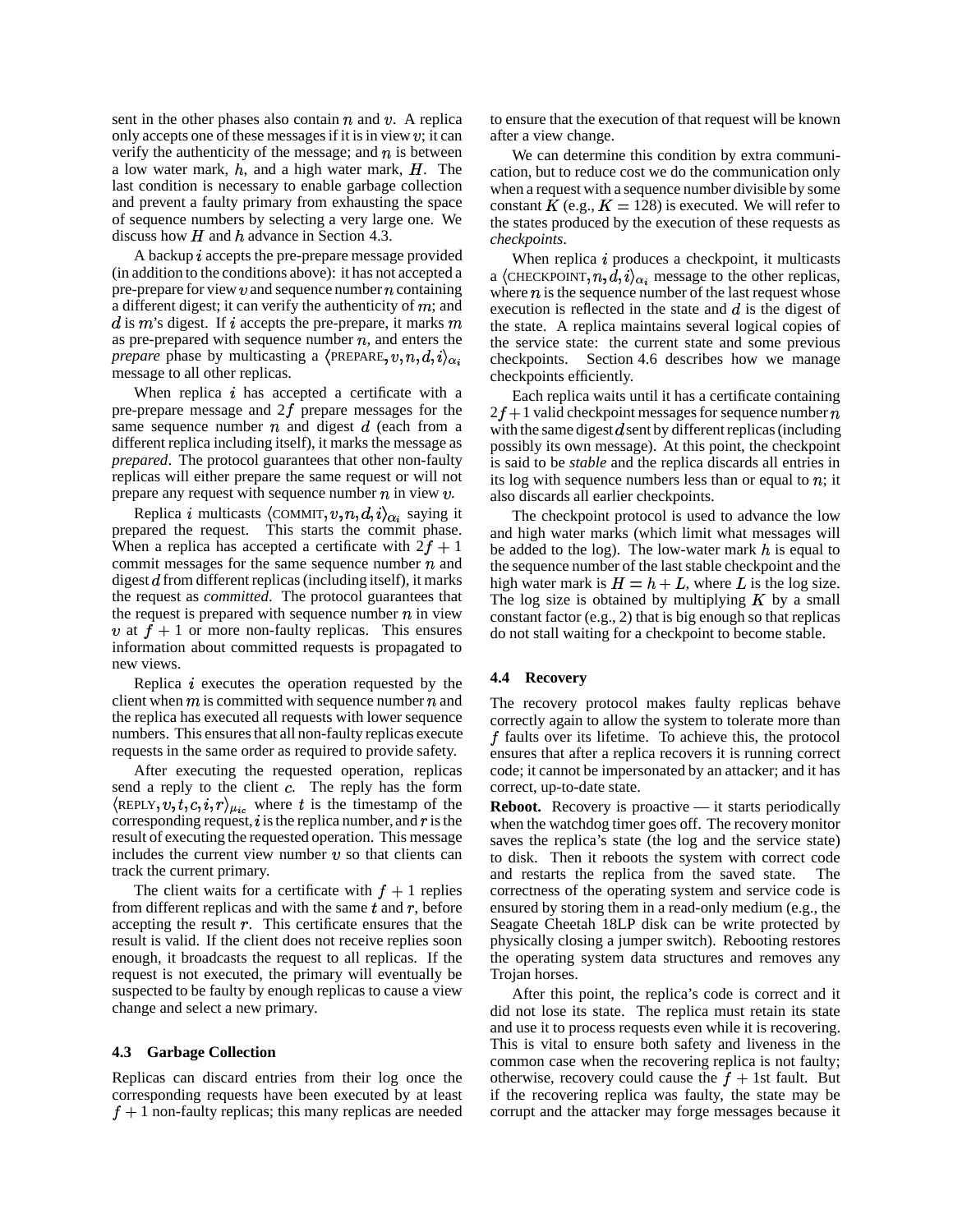knows the MAC keys used to authenticate both incoming and outgoing messages. The rest of the recovery protocol solves these problems.

The recovering replica  $i$  starts by discarding the keys it shares with clients and it multicasts a new-key message to change the keys it uses to authenticate messages sent by the other replicas. This is important if  $i$  was faulty because otherwise the attacker could prevent a successful recovery by impersonating any client or replica.

**Run estimation protocol.** Next, *i* runs a simple protocol to estimate an upper bound,  $H_M$ , on the high-water mark that it would have in its log if it were not faulty. It discards any entries with greater sequence numbers to bound the sequence number of corrupt entries in the log.

Estimation works as follows:  $i$  multicasts a  $\langle$  QUERY-STABLE,  $i, r \rangle_{\alpha_i}$  message to all the other replicas, where  $r$  is a random nonce. When replica  $j$  receives this message, it replies  $\langle$ REPLY-STABLE,  $c, p, i, r \rangle_{\mu_{ji}}$ , where  $c$ and  $p$  are the sequence numbers of the last checkpoint and the last request prepared at  $\eta$  respectively.  $i$  keeps retransmitting the query message and processing replies; it keeps the minimum value of  $c$  and the maximum value of  $p$  it received from each replica. It also keeps its own values of  $c$  and  $p$ .

The recovering replica uses the responses to select  $H_M$  as follows:  $H_M = L + c_M$  where L is the log size and  $c_M$  is a value c received from replica j such that  $2f$ replicas other than  $j$  reported values for  $c$  less than or equal to  $c_M$  and f replicas other than j reported values of  $p$  greater than or equal to  $c_M$ .

For safety,  $c_M$  must be greater than any stable checkpoint so that  $i$  will not discard log entries when it is not faulty. This is insured because if a checkpoint is stable it will have been created by at least  $f + 1$  nonfaulty replicas and it will have a sequence number less than or equal to any value of  $c$  that they propose. The test against  $p$  ensures that  $c_M$  is close to a checkpoint at some non-faulty replica since at least one non-faulty replica reports a p not less than  $c_M$ ; this is important because it prevents a faulty replica from prolonging  $i$ 's recovery. Estimation is live because there are  $2f + 1$ non-faulty replicas and they only propose a value of if the corresponding request committed and that implies that it prepared at at least  $f + 1$  correct replicas.

After this point  $i$  participates in the protocol as if it were not recovering but it will not send any messages above  $H_M$  until it has a correct stable checkpoint with sequence number greater than or equal to  $H_M$ .

**Send recovery request**. Next *i* sends a recovery request with the form:  $\langle$ REQUEST, $\langle$ RECOVERY, $H_M \rangle$ , $t$ , $i \rangle_{\sigma_i}$ . This message is produced by the cryptographic coprocessor and  $t$  is the co-processor's counter to prevent replays. The other replicas reject the request if it is a replay or if they accepted a recovery request from  $i$  recently (where recently can be defined as half of the watchdog period). This is important to prevent a denial-of-service attack where non-faulty replicas are kept busy executing recovery requests.

The recovery request is treated like any other request: it is assigned a sequence number  $n_R$  and it goes through the usual three phases. But when another replica executes the recovery request, it sends its own new-key message. Replicas also send a new-key message when they fetch missing state (see Section 4.6) and determine that it reflects the execution of a new recovery request. This is important because these keys are known to the attacker if the recovering replica wasfaulty. By changing these keys, we bound the sequence number of messages forged by the attacker that may be accepted by the other replicas they are guaranteed not to accept forged messages with sequence numbers greater than the maximum high water mark in the log when the recovery request executes, i.e.,  $H_R = \lfloor n_R/K \rfloor \times K + L.$ 

The reply to the recovery request includes the sequence number  $n_R$ . Replica i uses the same protocol as the client to collect the correct reply to its recovery request but waits for  $2f + 1$  replies. Then it computes its *recovery point*,  $H = max(H_M, H_R)$ . It also computes a valid view (see Section 4.5); it retains its current view if there are  $f + 1$  replies for views greater than or equal to it, else it changes to the median of the views in the replies.

**Check and fetch state.** While  $i$  is recovering, it uses the state transfer mechanism discussed in Section 4.6 to determine what pages of the state are corrupt and to fetch pages that are out-of-date or corrupt.

Replica is *recovered* when the checkpoint with sequence number  $H$  is stable. This ensures that any state other replicas relied on  $i$  to have is actually held by  $f + 1$  non-faulty replicas. Therefore if some other replica fails now, we can be sure the state of the system will not be lost. This is true because the estimation procedure run at the beginning of recovery ensures that while recovering  $i$  never sends bad messages for sequence numbers above the recovery point. Furthermore, the recovery request ensures that other replicas will not accept forged messages with sequence numbers greater than  $H$ .

Our protocol has the nice property that any replica knows that  $i$  has completed its recovery when checkpoint  $H$  is stable. This allows replicas to estimate the duration of  $i$ 's recovery, which is useful to detect denial-of-service attacks that slow down recovery with low false positives.

### **4.5 View Change Protocol**

The view change protocol provides liveness by allowing the system to make progress when the current primary fails. The protocol must preserve safety: it must ensure that non-faulty replicas agree on the sequence numbers of committed requests across views. In addition, the protocol must provide liveness: it must ensure that nonfaulty replicas stay in the same view long enough for the system to make progress, even in the face of a denial-ofservice attack.

The new view change protocol uses the techniques described in [6] to address liveness but uses a different approach to preserve safety. Our earlier approach relied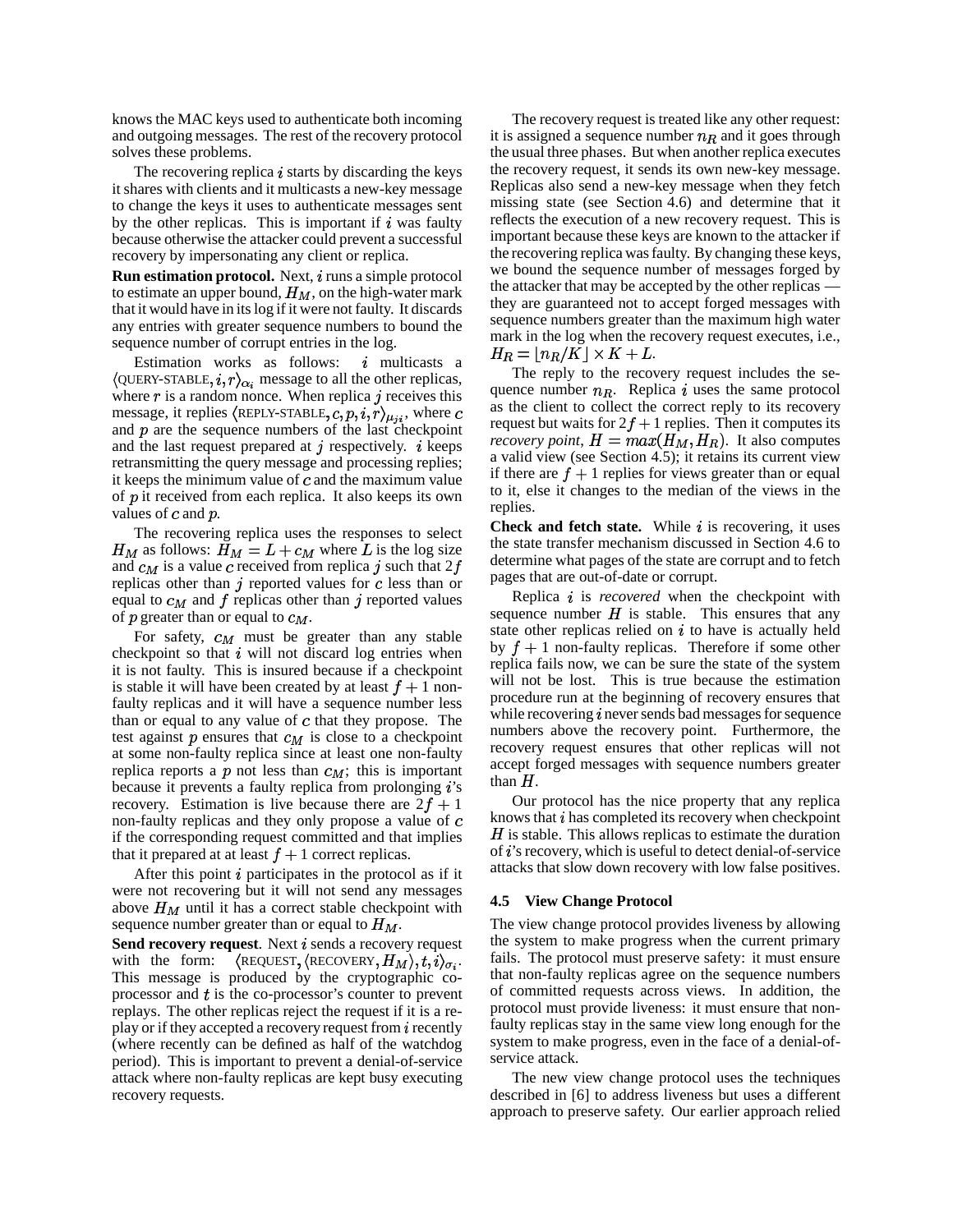on certificates that were valid indefinitely. In the new protocol, however, the fact that messages can become stale means that a replica cannot prove the validity of a certificate to others. Instead the new protocol relies on the group of replicas to validate each statement that some replica claims has a certificate. The rest of this section describes the new protocol.

**Data structures.** Replicasrecord information about what happened in earlier views. This information is maintained in two sets, the *PSet* and the *QSet*. A replica also stores the requests corresponding to the entries in these sets. These sets only contain information for sequence numbers between the current low and high water marks in the log; therefore only limited storage is required. The sets allow the view change protocol to work properly even when more than one view change occurs before the system is able to continue normal operation; the sets are usually empty while the system is running normally.

The *PSet* at replica *i* stores information about requests that have prepared at  $i$  in previous views. Its entries are tuples  $\langle n, d, v \rangle$  meaning that a request with digest d prepared at  $i$  with number  $n$  in view  $v$  and no request prepared at  $i$  in a later view.

The *QSet* stores information about requests that have pre-prepared at  $i$  in previous views (i.e., requests for which  $i$  has sent a pre-prepare or prepare message). Its entries are tuples  $\langle n, \{..., \langle d_k, v_k \rangle, ...\} \rangle$  meaning that for each  $k$ ,  $v_k$  is the latest view in which a request preprepared with sequence number  $n$  and digest  $d_k$  at  $i$ .

**View-change messages.** View changes are triggered when the current primary is suspected to be faulty (e.g., when a request from a client is not executed after some period of time; see [6] for details). When a backup  $i$ suspects the primary for view  $v$  is faulty, it enters view  $v+$ 1 and multicasts a  $\langle$ VIEW-CHANGE,  $v+1, ls, C, P, Q, i \rangle_{\alpha_i}$ message to all replicas. Here  $ls$  is the sequence number of the latest stable checkpoint known to i;  $\mathcal C$  is a set of pairs with the sequence number and digest of each checkpoint stored at i; and  $\mathcal{P}$  and  $\mathcal{Q}$  are sets containing a tuple for every request that is prepared or pre-prepared, respectively, at  $i$ . These sets are computed using the information in the log, the *PSet*, and the *QSet*, as explained in Figure 2. Once the view-change message has been sent,  $i$  stores  $P$  in *PSet*,  $Q$  in *QSet*, and clears its log. The computation bounds the size of each tuple in *QSet*; it retains only pairs corresponding to  $f + 2$  distinct requests (corresponding to possibly  $f$  messages from faulty replicas, one message from a good replica, and one special null message as explained below). Therefore the amount of storage used is bounded.

**View-change-ack messages.** Replicas collect viewchange messages for  $v+1$  and send acknowledgments for them to  $v+1$ 's primary, p. The acknowledgments have the form  $\langle$ VIEW-CHANGE-ACK,  $v+1, i, j, d \rangle_{\mu_{ip}}$  where i is the identifier of the sender,  $d$  is the digest of the view-change message being acknowledged, and  $j$  is the replica that sent that view-change message. These acknowledgments allow the primary to prove authenticity of view-change messages sent by faulty replicas as explained later.

let  $v$  be the view before the view change,  $L$  be the size of the log, and  $h$  be the log's low water mark

for all  $n$  such that  $h \leq n \leq h + L$  do if request number  $n$  with digest  $d$  is prepared or committed in view  $v$  then add  $\langle n, d, v \rangle$  to  $\mathcal{P}$ else if  $\exists \langle n, d', v' \rangle \in \text{PSet}$  then add  $\langle n, d', v' \rangle$  to  $\mathcal{P}$ if request number  $n$  with digest  $d$  is pre-prepared, prepared or committed in view  $v$  then if  $\neg \exists \langle n, D \rangle \in Q$ Set then add  $\langle n, \{\langle d, v \rangle\} \rangle$  to  $\mathcal Q$ else if  $\exists \langle d, v' \rangle \in D$  then add  $\langle n, D \cup \{\langle d, v \rangle\} - \{\langle d, v' \rangle\} \rangle$  to  $\mathcal{Q}$ else if  $|D| > f + 1$  then remove entry with lowest view number from  $D$ add  $\langle n, D \cup \{\langle d, v \rangle\}\rangle$  to  $\mathcal Q$ else if  $\exists \langle n, D \rangle \in Q$ Set then add  $\langle n, D \rangle$  to  $\mathcal Q$ 

#### Figure 2: Computing  $P$  and  $Q$

**New-view message construction.** The new primary  $p$  collects view-change and view-change-ack messages (including messages from itself). It stores view-change messages in a set  $S$ . It adds a view-change message received from replica *i* to S after receiving  $2f - 1$  viewchange-acks for  $i$ 's view-change message from other replicas. Each entry in  $S$  is for a different replica.

let  $D = \{(n, d) | \exists 2f + 1 \text{ messages } m \in S : m.ls \leq n\}$  $\land \exists f+1$  messages  $m \in S : \langle n, d \rangle \in m$ .  $C$ 

if  $\exists \langle h, d \rangle \in D : \forall \langle n', d' \rangle \in D : n' \leq h$  then select checkpoint with digest  $d$  and number  $h$ else exit

for all *n* such that  $h \leq n \leq h + L$  do A. if  $\exists m \in S$  with  $\langle n, d, v \rangle \in m$ . P that verifies: A1. $\exists$  2 $f + 1$  messages  $m' \in S$ :  $m'.ls < n \wedge m'.$  P has no entry for n or  $\exists \langle n, d', v' \rangle \in m'. \mathcal{P} : v' < v \lor (v' = v \land d' = d)$ A2.  $\exists f+1$  messages  $m' \in S$ :  $\exists \langle n, \{..., \langle d', v' \rangle, ...\} \rangle \in m'. Q : v' \geq v \ \land d' = d$ A3. the primary has the request with digest  $d$ then select the request with digest  $d$  for number  $n$ 

B. else if  $\exists$  2f + 1 messages  $m \in S$  such that  $m.ls < n \wedge m.P$  has no entry for n

then select the null request for number  $n$ 

Figure 3: Decision procedure at the primary.

The new primary uses the information in  $S$  and the decision procedure sketched in Figure 3 to choose a checkpoint and a set of requests. This procedure runs each time the primary receives new information, e.g., when it adds a new message to  $S$ .

The primary starts by selecting the checkpoint that is going to be the starting state for request processing in the new view. It picks the checkpoint with the highest number  $h$  from the set of checkpoints that are known to be correct and that have numbers higher than the low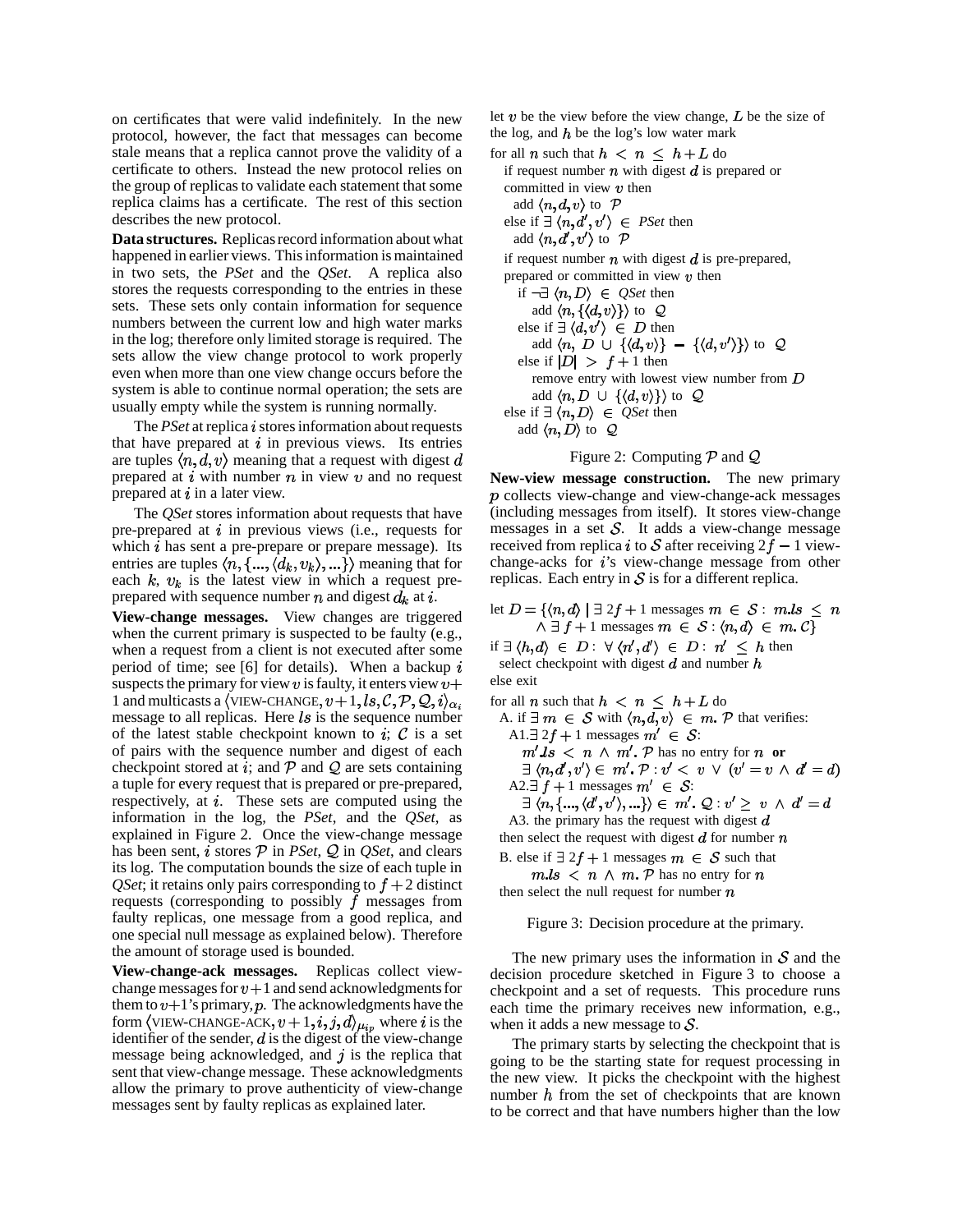water mark in the log of at least  $f + 1$  non-faulty replicas. The last condition is necessary for safety; it ensures that the ordering information for requests that committed with numbers higher than  $h$  is still available.

Next, the primary selects a request to pre-prepare in the new view for each sequence number between  $h$  and  $h + L$  (where L is the size of the log). For each number  $n$  that was assigned to some request  $m$  that committed in a previous view, the decision procedure selects  $m$  to pre-prepare in the new view with the same number. This ensures safety because no distinct request can commit with that number in the new view. For other numbers, the primary may pre-prepare a request that was in progress but had not yet committed, or it might select a special *null* request that goes through the protocol as a regular request but whose execution is a no-op.

We now argue informally that this procedure will select the correct value for each sequence number. If a request  $m$  committed at some non-faulty replica with number *n*, it prepared at at least  $f + 1$  non-faulty replicas and the view-change messages sent by those replicas will indicate that  $m$  prepared with number  $n$ . Any set of at least  $2f+1$  view-change messages for the new view must include a message from one of the non-faulty replicasthat prepared  $m$ . Therefore, the primary for the new view will be unable to select a different request for number  $n$ because no other request will be able to satisfy conditions A1 or B (in Figure 3).

The primary will also be able to make the right decision eventually: condition A1 will be satisfied because there are  $2f + 1$  non-faulty replicas and non-faulty replicas never prepare different requests for the same view and sequence number; A2 is also satisfied since a request that prepares at a non-faulty replica pre-prepares at at least  $f + 1$  non-faulty replicas. Condition A3 may not be satisfied initially, but the primary will eventually receive the requestin a response to its status messages(discussed in Section 4.6). When a missing request arrives, this will trigger the decision procedure to run.

The decision procedure ends when the primary has selected a request for each number. This takes  $O(L \times |\mathcal{R}|^3)$ local steps in the worst case but the normal case is much faster because most replicas propose identical values. After deciding, the primary multicasts a new-view message to the other replicas with its decision. The new-view message has the form  $\langle$ NEW-VIEW,  $v+1, \mathcal{V}, \mathcal{X} \rangle_{\alpha_v}$ . Here,  $\mathcal V$  contains a pair for each entry in  $\mathcal S$  consisting of the identifier of the sending replica and the digest of its viewchange message, and  $\mathcal X$  identifies the checkpoint and request values selected.

**New-view message processing.** The primary updates its state to reflect the information in the new-view message. It records all requests in X as pre-prepared in view  $v + 1$ in itslog. If it does not have the checkpoint with sequence number  $h$  it also initiates the protocol to fetch the missing state (see Section 4.6.2). In any case the primary does not accept any prepare or commit messages with sequence number less than or equal to  $h$  and does not send any pre-prepare message with such a sequence number.

The backups for view  $v+1$  collect messages until they have a correct new-view message and a correct matching view-change message for each pair in  $\mathcal V$ . If some replica changes its keys in the middle of a view change, it has to discard all the view-change protocol messages it already received with the old keys. The message retransmission mechanism causes the other replicas to re-send these messages using the new keys.

If a backup did not receive one of the view-change messages for some replica with a pair in  $\mathcal V$ , the primary alone may be unable to prove that the message it received is authentic because it is not signed. The use of viewchange-ack messages solves this problem. The primary only includes a pair for a view-change message in  $\mathcal S$  after it collects  $2f - 1$  matching view-change-ack messages from other replicas. This ensures that at least  $f + 1$  nonfaulty replicas can vouch for the authenticity of every view-change message whose digest is in  $V$ . Therefore, if the original sender of a view-change is uncooperative, the primary retransmits that sender's view-change message and the non-faulty backups retransmit their view-changeacks. A backup can accept a view-change message whose authenticator is incorrect if it receives  $f$  view-changeacks that match the digest and identifier in  $\mathcal V$ .

After obtaining the new-view message and the matching view-change messages, the backups check whether these messages support the decisions reported by the primary by carrying out the decision procedure in Figure 3. If they do not, the replicas move immediately to view  $v + 2$ . Otherwise, they modify their state to account for the new information in a way similar to the primary. The only difference is that they multicast a prepare message for  $v + 1$  for each request they mark as pre-prepared. Thereafter, the protocol proceeds as described in Section 4.2.

The replicas use the status mechanism in Section 4.6 to request retransmission of missing requests as well as missing view-change, view-change acknowledgment, and new-view messages.

#### **4.6 Obtaining Missing Information**

This section describes the mechanisms for message retransmission and state transfer. The state transfer mechanism is necessary to bring replicas up to date when some of the messages they are missing were garbage collected.

### **4.6.1 Message Retransmission**

We use a receiver-based recovery mechanism similar to SRM [8]: a replica i multicasts small *status* messages that summarize its state; when other replicas receive a status message they retransmit messages they have sent in the past that  $i$  is missing. Status messages are sent periodically and when the replica detects that it is missing information (i.e., they also function as negative acks).

If a replica  $\hat{j}$  is unable to validate a status message, it sends its last new-key message to  $i$ . Otherwise,  $j$  sends messages it sent in the past that  $i$  may be missing. For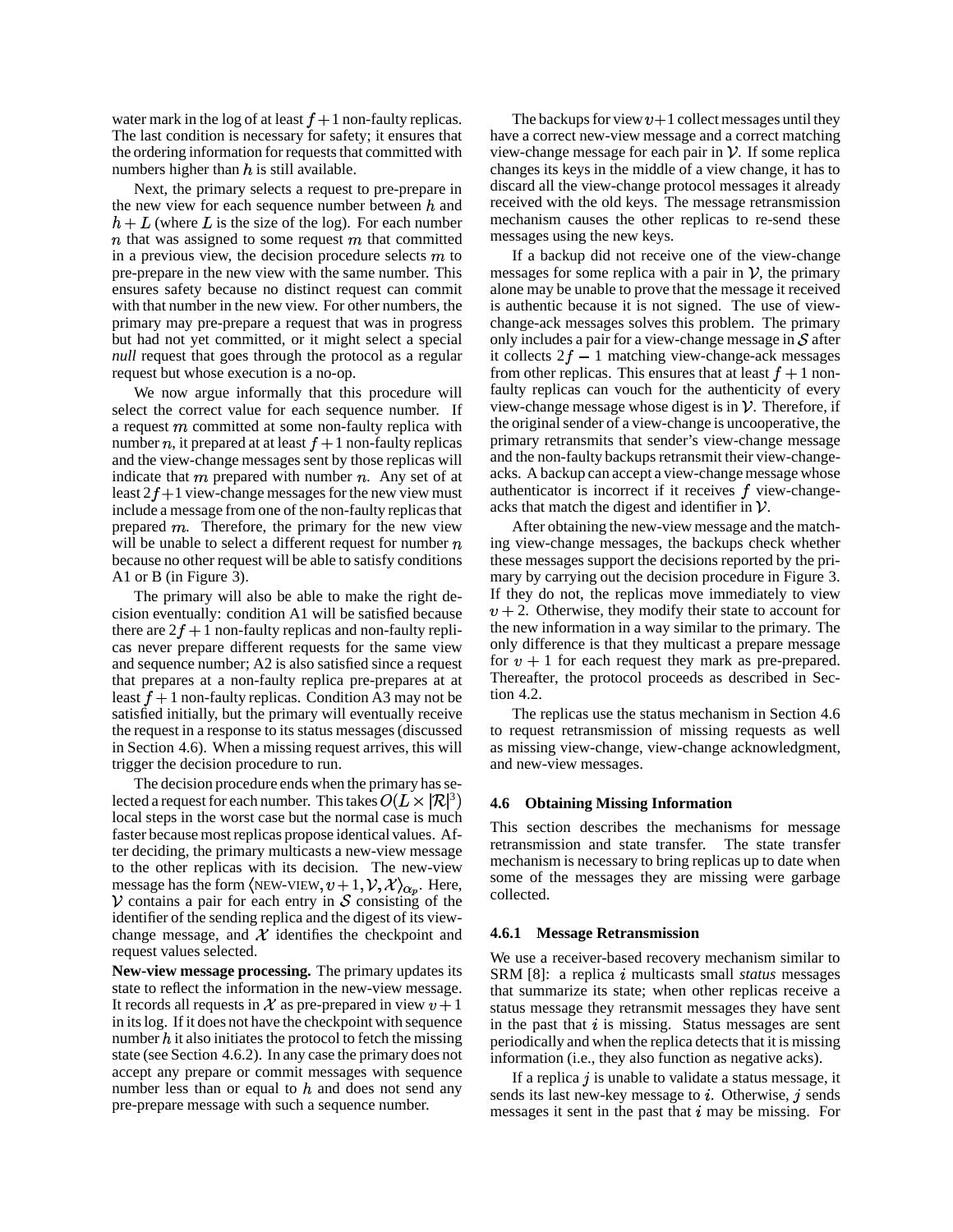example, if i is in a view less than  $j$ 's,  $j$  sends i its latest view-change message. In all cases,  $j$  authenticates messages it retransmits with the latest keys it received in a new-key message from  $i$ . This is important to ensure liveness with frequent key changes.

Clients retransmit requests to replicas until they receive enough replies. They measure response times to compute the retransmission timeout and use a randomized exponential backoff if they fail to receive a reply within the computed timeout.

### **4.6.2 State Transfer**

A replica may learn about a stable checkpoint beyond the high water mark in its log by receiving checkpoint messages or as the result of a view change. In this case, it uses the state transfer mechanism to fetch modifications to the service state that it is missing.

It is important for the state transfer mechanism to be efficient because it is used to bring a replica up to date during recovery, and we perform proactive recoveries frequently. The key issues to achieving efficiency are reducing the amount of information transferred and reducing the burden imposed on replicas. This mechanism must also ensure that the transferred state is correct. We start by describing our data structures and then explain how they are used by the state transfer mechanism.

**Data Structures.** We use hierarchical state partitions to reduce the amount of information transferred. The root partition corresponds to the entire service state and each non-leaf partition is divided into  $s$  equalsized, contiguous sub-partitions. We call leaf partitions *pages* and interior partitions meta-data. For example, the experiments described in Section 6 were run with a hierarchy with four levels,  $s$  equal to 256, and 4KB pages.

Each replica maintains one logical copy of the partition tree for each checkpoint. The copy is created when the checkpoint is taken and it is discarded when a later checkpoint becomes stable. The tree for a checkpoint stores a tuple  $\langle lm, d \rangle$  for each meta-data partition and a tuple  $\langle lm, d, p \rangle$  for each page. Here,  $lm$  is the sequence number of the checkpoint atthe end of the last checkpoint interval where the partition was modified,  $d$  is the digest of the partition, and  $p$  is the value of the page.

The digests are computed efficiently as follows. For a page,  $d$  is obtained by applying the MD5 hash function [27] to the string obtained by concatenating the index of the page within the state, its value of  $lm$  and  $p$ . For meta-data,  $d$  is obtained by applying MD5 to the string obtained by concatenating the index of the partition within its level, its value of  $lm$ , and the sum modulo a large integer of the digests of its sub-partitions. Thus, we apply AdHash [1] at each meta-data level. This construction has the advantage that the digests for a checkpoint can be obtained efficiently by updating the digests from the previous checkpoint incrementally.

The copies of the partition tree are logical because we use copy-on-write so that only copies of the tuples modified since the checkpoint was taken are stored. This reduces the space and time overheads for maintaining these checkpoints significantly.

**Fetching State.** The strategy to fetch state is to recurse down the hierarchy to determine which partitions are out of date. This reduces the amount of information about (both non-leaf and leaf) partitions that needs to be fetched.

A replica i multicasts  $\langle$  FETCH,  $l, x, lc, c, k, i \rangle_{\alpha_i}$  to all replicas to obtain information for the partition with index  $x$  in level  $l$  of the tree. Here,  $lc$  is the sequence number of the last checkpoint  $i$  knows for the partition, and  $c$  is either  $-1$  or it specifies that i is seeking the value of the partition at sequence number  $c$  from replica  $k$ .

When a replica  $i$  determines that it needs to initiate a state transfer, it multicasts a fetch message for the root partition with  $lc$  equal to its last checkpoint. The value of  $c$  is non-zero when  $i$  knows the correct digest of the partition information at checkpoint  $c$ , e.g., after a view change completes  $i$  knows the digest of the checkpoint that propagated to the new view but might not have it.  $i$ also creates a new (logical) copy of the tree to store the state it fetches and initializes a table  $LC$  in which it stores the number of the latest checkpoint reflected in the state of each partition in the new tree. Initially each entry in the table will contain  $lc$ .

If  $\langle$ FETCH,  $l, x, lc, c, k, i \rangle_{\alpha_i}$  is received by the designated replier,  $k$ , and it has a checkpoint for sequence number c, it sends back  $\langle \text{META-DATA}, c, l, x, P, k \rangle$ , where is a set with a tuple  $\langle x',lm,d\rangle$  for each sub-partition of  $(l, x)$  with index x', digest d, and  $lm > lc$ . Since knows the correct digest for the partition value at checkpoint  $c$ , it can verify the correctness of the reply without the need for voting or even authentication. This reduces the burden imposed on other replicas.

The other replicas only reply to the fetch message if they have a stable checkpoint greater than  $lc$  and  $c$ . Their replies are similar to  $k$ 's except that c is replaced by the sequence number of their stable checkpoint and the message contains a MAC. These replies are necessary to guarantee progress when replicas have discarded a specific checkpoint requested by  $i$ .

Replica  $i$  retransmits the fetch message (choosing a different  $k$  each time) until it receives a valid reply from some k or  $f+1$  equally fresh responses with the same subpartition values for the same sequence number  $cp$  (greater than  $lc$  and  $c$ ). Then, it compares its digests for each subpartition of  $(l, x)$  with those in the fetched information; it multicasts a fetch message for sub-partitions where there is a difference, and sets the value in  $LC$  to c (or cp) for the sub-partitions that are up to date. Since  $i$  learns the correct digest of each sub-partition at checkpoint  $c$  (or  $cp$ ) it can use the optimized protocol to fetch them.

The protocol recurses down the tree until  $i$  sends fetch messages for out-of-date pages. Pages are fetched like other partitions except that meta-data replies contain the digest and last modification sequence number for the page rather than sub-partitions, and the designated replier sends back  $\langle$ DATA, x, p $\rangle$ . Here, x is the page index and p is the page value. The protocol imposes little overhead on other replicas; only one replica replies with the full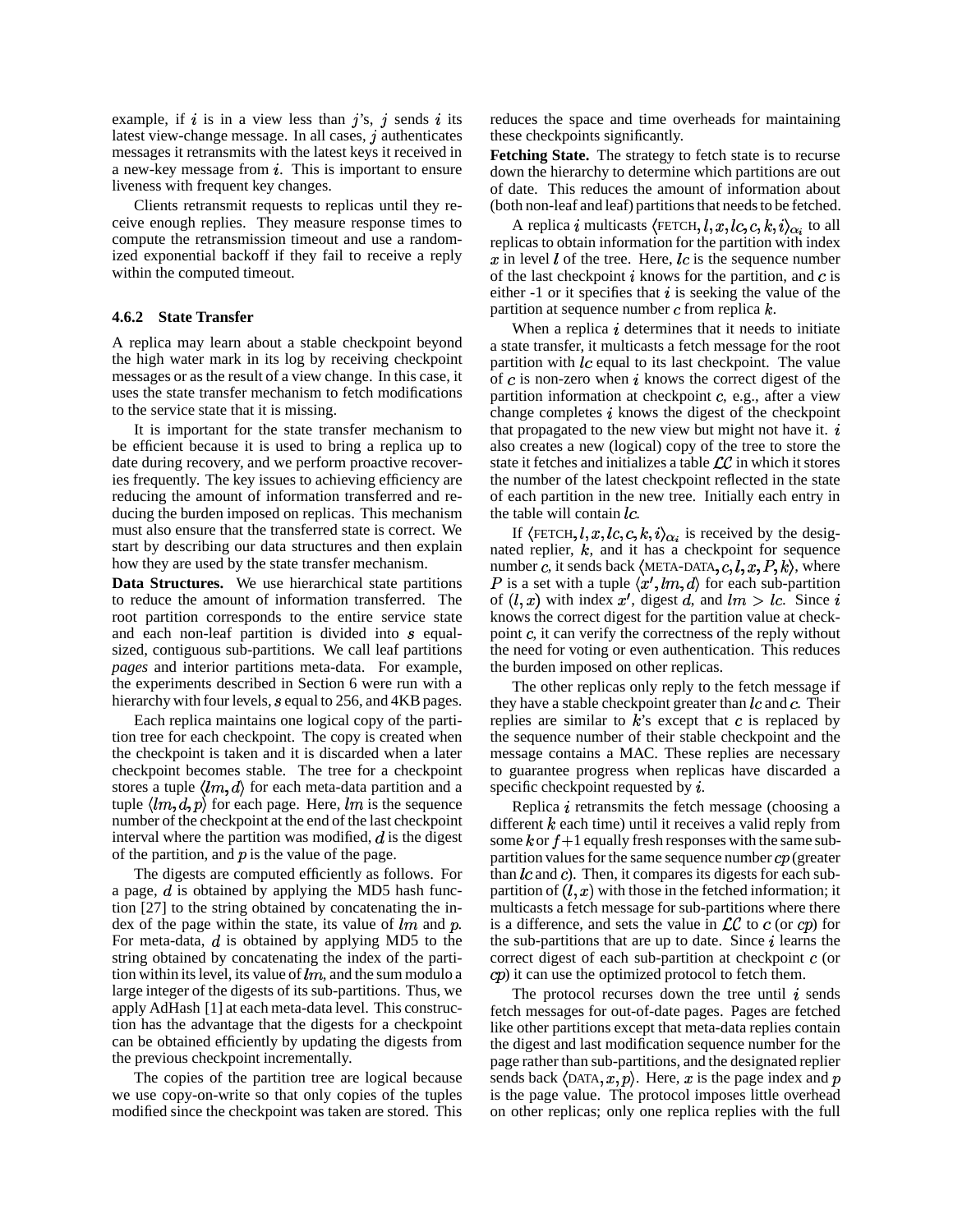page and it does not even need to compute a MAC for the message since  $i$  can verify the reply using the digest it already knows.

When  $i$  obtains the new value for a page, it updates the state of the page, its digest, the value of the last modification sequence number, and the value corresponding to the page in  $\mathcal{LC}$ . Then, the protocol goes up to its parent and fetches another missing sibling. After fetching all the siblings, it checks if the parent partition is *consistent*. A partition is consistent up to sequence number  $c$  if  $c$ is the minimum of all the sequence numbers in  $LC$  for its sub-partitions, and  $c$  is greater than or equal to the maximum of the last modification sequence numbers in its sub-partitions. If the parent partition is not consistent, the protocol sends another fetch for the partition. Otherwise, the protocol goes up again to its parent and fetches missing siblings.

The protocol ends when it visits the root partition and determines that it is consistent for some sequence number  $c$ . Then the replica can start processing requests with sequence numbers greater than  $c$ .

Since state transfer happens concurrently with request execution at other replicas and other replicas are free to garbage collect checkpoints, it may take some time for a replica to complete the protocol, e.g., each time it fetches a missing partition, it receives information about yet a later modification. This is unlikely to be a problem in practice (this intuition is confirmed by our experimental results). Furthermore, if the replica fetching the state ever is actually needed because others have failed, the system will wait for it to catch up.

#### **4.7 Discussion**

Our system ensures safety and liveness for an execution  $\tau$  provided at most f replicas become faulty within a window of vulnerability of size  $T_v = 2T_k + T_r$ . The values of  $T_k$  and  $T_r$  are characteristic of each execution  $\tau$  and unknown to the algorithm.  $T_k$  is the maximum key refreshment period in  $\tau$  for a non-faulty node, and  $T_r$ is the maximum time between when a replica fails and when it recovers from that fault in  $\tau$ .

The message authentication mechanism from Section 4.1 ensures non-faulty nodes only accept certificates with messages generated within an interval of size at most  $2T_k$ <sup>1</sup>. The bound on the number of faults within  $T_v$  ensures there are never more than  $f$  faulty replicas within any interval of size at most  $2T_k$ . Therefore, safety and liveness are provided because non-faulty nodes never accept certificates with more than  $f$  bad messages.

We have little control over the value of  $T_v$  because  $T_r$  may be increased by a denial-of-service attack, but we have good control over  $T_k$  and the maximum time between watchdog timeouts,  $T_w$ , because their values are determined by timer rates, which are quite stable. Setting these timeout values involves a tradeoff between security and performance: small values improve security by reducing the window of vulnerability but degrade performance by causing more frequent recoveries and key changes. Section 6 analyzes this tradeoff.

The value of  $T_w$  should be set based on  $R_n$ , the time it takes to recover a non-faulty replica under normal load conditions. There is no point in recovering a replica when its previous recovery has not yet finished; and we stagger the recoveries so that no more than  $f$  replicas are recovering at once, since otherwise service could be interrupted even without an attack. Therefore, we set  $T_w = 4 \times s \times R_n$ . Here, the factor 4 accounts for the staggered recovery of  $3f + 1$  replicas f at a time, and s is a safety factor to account for benign overload conditions (i.e., no attack).

Another issue is the bound  $f$  on the number of faults. Our replication technique is not useful if there is a strong positive correlation between the failure probabilities of the replicas; the probability of exceeding the bound may not be lower than the probability of a single fault in this case. Therefore, it is important to take steps to increase diversity. One possibility is to have diversity in the execution environment: the replicas can be administered by different people; they can be in different geographic locations; and they can have different configurations(e.g., run different combinations of services, or run schedulers with different parameters). This improves resilience to several types of faults, for example, attacks involving physical access to the replicas, administrator attacks or mistakes, attacks that exploit weaknesses in other services, and software bugs due to race conditions. Another possibility is to have software diversity; replicas can run different operating systems and different implementations of the service code. There are several independent implementations available for operating systems and important services (e.g. file systems, data bases, and WWW servers). This improves resilience to software bugs and attacks that exploit software bugs.

Even without taking any steps to increase diversity, our proactive recovery technique increases resilience to nondeterministic software bugs, to software bugs due to aging (e.g., memory leaks), and to attacks that take more time than  $T_v$  to succeed. It is possible to improve security further by exploiting software diversity across recoveries. One possibility is to restrict the service interface at a replica after its state is found to be corrupt. Another potential approach is to use obfuscation and randomization techniques [7, 9] to produce a new version of the software each time a replica is recovered. These techniques are not very resilient to attacks but they can be very effective when combined with proactive recovery because the attacker has a bounded time to break them.

## **5 Implementation**

We implemented the algorithm as a library with a very simple interface (see Figure 4). Some components of the library run on clients and others at the replicas.

On the client side, the library provides a procedure

<sup>&</sup>lt;sup>1</sup> It would be  $T_k$  except that during view changes replicas may accept messages that are claimed authentic by  $f + 1$  replicas without directly checking their authentication token.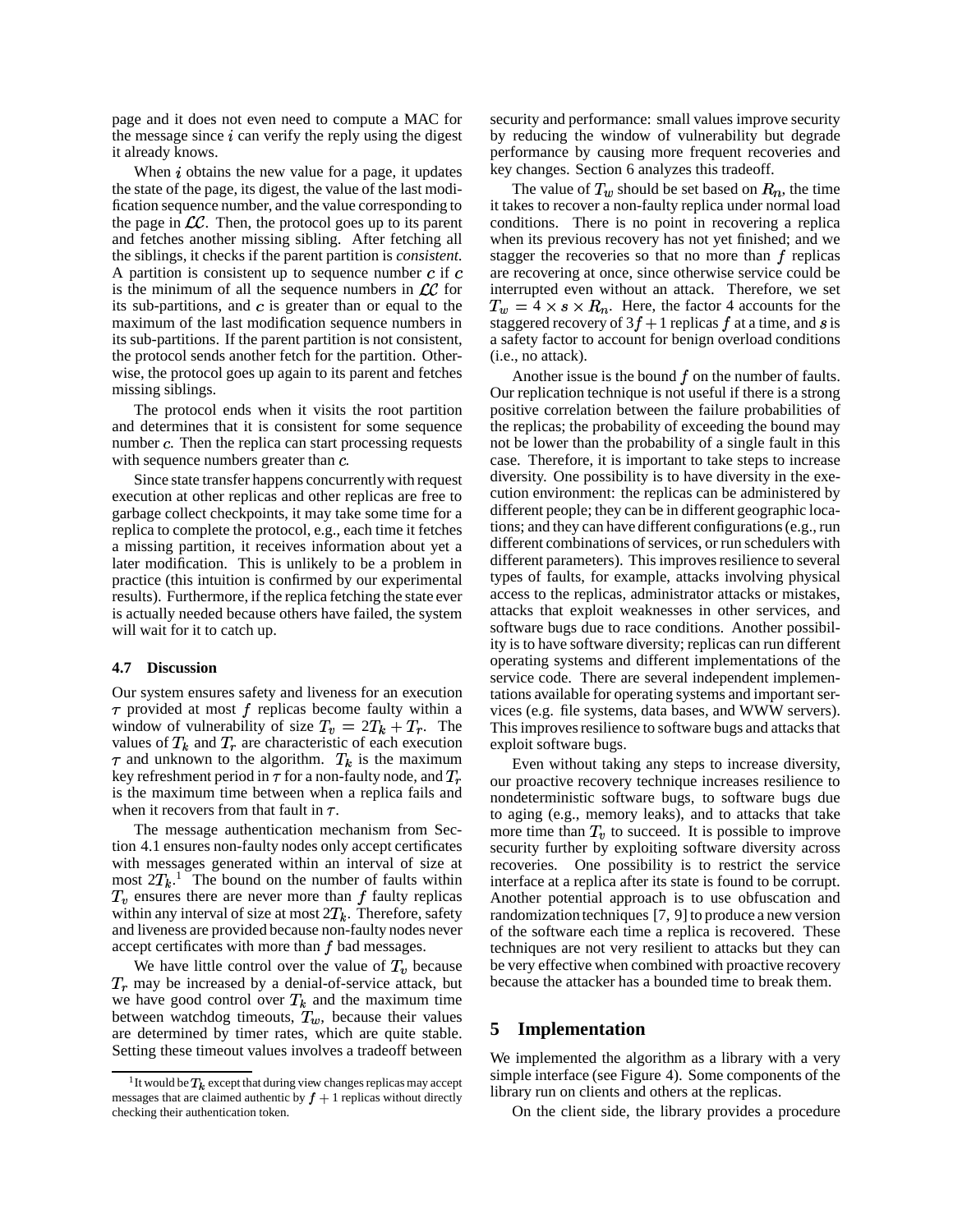Client:

int Byz\_init\_client(char \*conf);

int Byz\_invoke(Byz\_req \*req, Byz\_rep \*rep, bool read\_only);

Server:

int Byz\_init\_replica(char \*conf, char \*mem, int size, UC exec); void Byz\_modify(char \*mod, int size);

Server upcall: int execute(Byz\_req \*req, Byz\_rep \*rep, int client);

Figure 4: The replication library API.

to initialize the client using a configuration file, which contains the public keys and IP addresses of the replicas. The library also provides a procedure, *invoke*, that is called to cause an operation to be executed. This procedure carries out the client side of the protocol and returns the result when enough replicas have responded.

On the server side, we provide an initialization procedure that takes as arguments a configuration file with the public keys and IP addresses of replicas and clients, the region of memory where the application state is stored, and a procedure to execute requests. When our system needs to execute an operation, it makes an upcall to the *execute* procedure. This procedure carries out the operation as specified for the application, using the application state. As the application performs the operation, each time it is about to modify the application state, it calls the *modify* procedure to inform us of the locations about to be modified. This call allows us to maintain checkpoints and compute digests efficiently as described in Section 4.6.2.

# **6 Performance Evaluation**

This section has two parts. First, it presents results of experiments to evaluate the benefit of eliminating publickey cryptography from the critical path. Then, it presents an analysis of the cost of proactive recoveries.

### **6.1 Experimental Setup**

All experiments ran with four replicas. Four replicas can tolerate one Byzantine fault; we expect this reliability level to suffice for most applications. Clients and replicas ran on Dell Precision 410 workstations with Linux 2.2.16-3 (uniprocessor). These workstations have a 600 MHz Pentium III processor, 512 MB of memory, and a Quantum Atlas 10K 18WLS disk. All machines were connected by a 100 Mb/s switched Ethernet and had 3Com 3C905B interface cards. The switch was an Extreme Networks Summit48 V4.1. The experiments ran on an isolated network.

The interval between checkpoints,  $K$ , was 128 requests, which causes garbage collection to occur several times in each experiment. The size of the  $log, L$ , was 256. The state partition tree had 4 levels, each internal node had 256 children, and the leaves had 4 KB.

# **6.2 The cost of Public-Key Cryptography**

To evaluate the benefit of using MACs instead of public key signatures, we implemented BFT-PK. Our previous algorithm [6] relies on the extra power of digital signatures to authenticate pre-prepare, prepare, checkpoint, and view-change messages but it can be easily modified to use MACs to authenticate other messages. To provide a fair comparison, BFT-PK is identical to the BFT library but it uses public-key signatures to authenticate these four types of messages. We ran a micro benchmark, and a file system benchmark to compare the performance of services implemented with the two libraries. There were no view changes, recoveries or key changes in these experiments.

# **6.2.1 Micro-Benchmark**

The micro-benchmark compares the performance of two implementations of a simple service: one implementation uses BFT-PK and the other uses BFT. This service has no state and its operations have arguments and results of different sizes but they do nothing. We also evaluated the performance of NO-REP: an implementation of the service using UDP with no replication. We ran experiments to evaluate the latency and throughput of the service. The comparison with NO-REP shows the worst case overhead for our library; in real services, the relative overhead will be lower due to computation or I/O at the clients and servers.

Table 1 reports the latency to invoke an operation when the service is accessed by a single client. The results were obtained by timing a large number of invocations in three separate runs. We report the average of the three runs. The standard deviations were always below 0.5% of the reported value.

| system        | 0/0   | 0/4   | 4/0   |
|---------------|-------|-------|-------|
| <b>BFT-PK</b> | 59368 | 59761 | 59805 |
| <b>BFT</b>    | 431   | 999   | 1046  |
| NO-REP        | 106   | 625   | 630   |

Table 1: Micro-benchmark: operation latency in microseconds. Each operation type is denoted by *a/b*, where *a* and *b* are the sizes of the argument and result in KB.

BFT-PK has two signatures in the critical path and each of them takes 29.4 ms to compute. The algorithm described in this paper eliminates the need for these signatures. As a result, BFT is between 57 and 138 times faster than BFT-PK. BFT's latency is between 60% and 307% higher than NO-REP because of additional communication and computation overhead. For readonly requests, BFT uses the optimization described in [6] that reduces the slowdown for operations 0/0 and 0/4 to 93% and 25%, respectively.

We also measured the overhead of replication at the client. BFT increases CPU time relative to NO-REP by up to a factor of 5, but the CPU time at the client is only between 66 and  $142\mu s$  per operation. BFT also increases the number of bytes in Ethernet packets that are sent or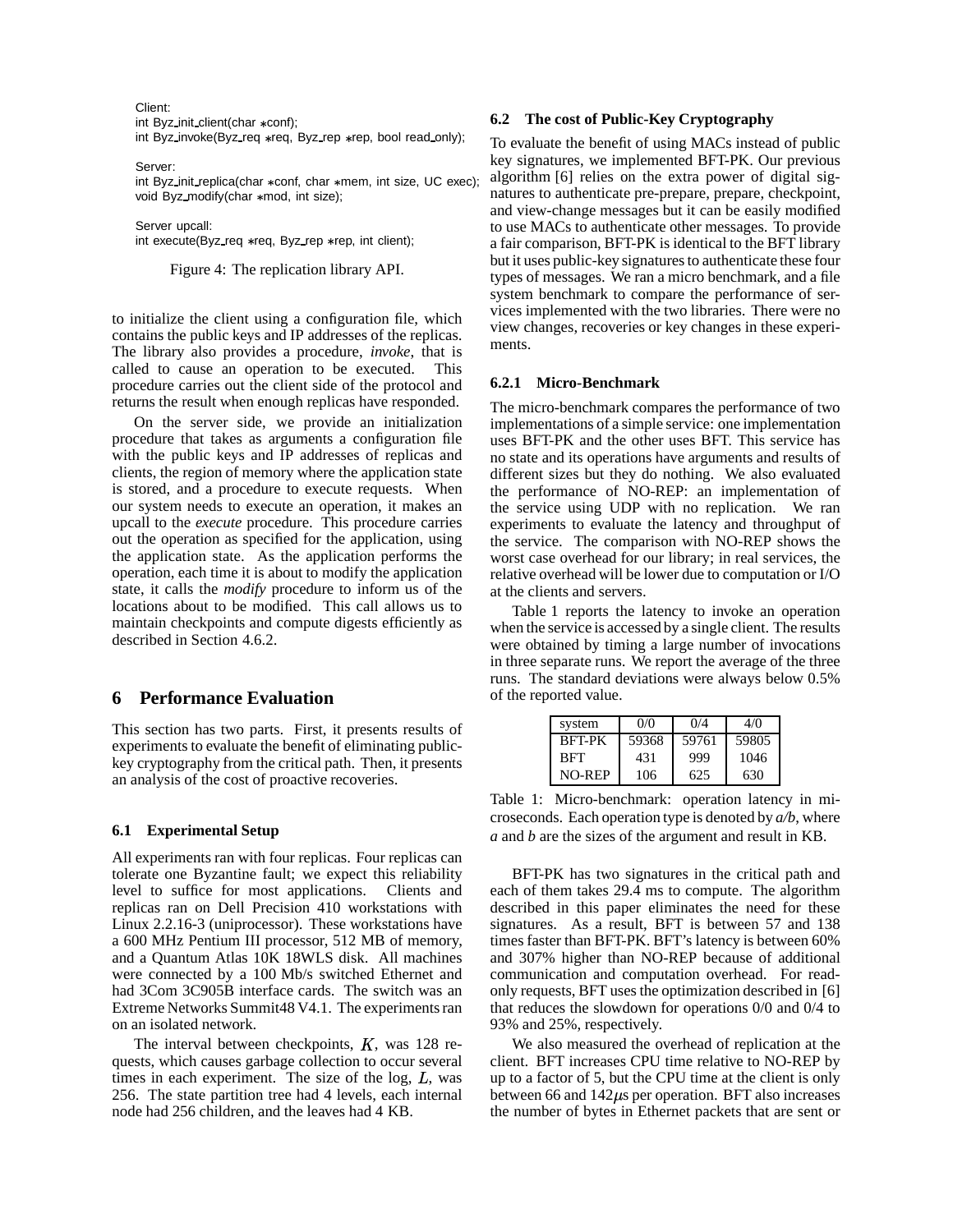

Figure 5: Micro-benchmark: throughput in operations per second.

received by the client: 405% for the 0/0 operation but only 12% for the other operations.

Figure 5 compares the throughput of the differentimplementations of the service as a function of the number of clients. The client processes were evenly distributed over 5 client machines $2$  and each client process invoked operations synchronously, i.e., it waited for a reply before invoking a new operation. Each point in the graph is the average of at least three independent runs and the standard deviation for all points was below 4% of the reported value (except that it was as high as 17% for the last four points in the graph for BFT-PK operation 4/0). There are no points with more than 15 clients for NO-REP operation 4/0 because of lost request messages; NO-REP uses UDP directly and does not retransmit requests.

The throughput of both replicated implementations increases with the number of concurrent clients because the library implements batching [4]. Batching inlines several requests in each pre-prepare message to amortize the protocol overhead. BFT-PK performs 5 to 11 times worse than BFT because signing messages leads to a high protocol overhead and there is a limit on how many requests can be inlined in a pre-prepare message.

The bottleneck in operation 0/0 is the server's CPU; BFT's maximum throughput is 53% lower than NO-REP's due to extra messages and cryptographic operations that increase the CPU load. The bottleneck in operation 4/0 is the network; BFT's throughput is within 11% of NO-REP's because BFT does not consume significantly more network bandwidth in this operation. BFT achieves a maximum aggregate throughput of 26 MB/s in operation 0/4 whereas NO-REP is limited by the link bandwidth (approximately 12 MB/s). The throughput is better in BFT because of an optimization that we described in [6]: each client chooses one replica randomly; this replica's reply includes the 4 KB but the replies of the other replicas only contain small digests. As a result, clients obtain the large replies in parallel from different replicas. We refer the reader to [4] for a detailed analysis of these latency and throughput results.

### **6.2.2 File System Benchmarks**

We implemented the Byzantine-fault-tolerant NFS service that was described in [6]. The next set of experiments compares the performance of two implementations of this service: BFS, which uses BFT, and BFS-PK, which uses BFT-PK.

The experiments ran the modified Andrew benchmark [25, 15], which emulates a software development workload. It has five phases: (1) creates subdirectories recursively; (2) copies a source tree; (3) examines the status of all the files in the tree without examining their data; (4) examines every byte of data in all the files; and (5) compiles and links the files. Unfortunately, Andrew is so small for today's systems that it does not exercise the NFS service. So we increased the size of the benchmark by a factor of  $n$  as follows: phase 1 and 2 create  $n$  copies of the source tree, and the other phases operate in all these copies. We ran a version of Andrew with  $n$  equal to 100, Andrew100, and another with  $n$  equal to 500, Andrew500. BFS builds a file system inside a memory mapped file [6]. We ran Andrew100 in a file system file with 205 MB and Andrew500 in a file system file with 1 GB; both benchmarks fill 90% of theses files. Andrew100 fits in memory at both the client and the replicas but Andrew500 does not.

We also compare BFS and the NFS implementation in Linux, NFS-std. The performance of NFS-std is a good metric of what is acceptable because it is used daily by many users. For all configurations, the actual benchmark code ran at the client workstation using the standard NFS client implementation in the Linux kernel with the same mount options. The most relevant of these options for the benchmark are: UDP transport, 4096-byte read and write buffers, allowing write-back client caching, and allowing attribute caching.

Tables 2 and 3 present the results for these experiments. We report the mean of 3 runs of the benchmark. The standard deviation was always below 1% of the reported averages except for phase 1 where it was as high as 33%. The results show that BFS-PK takes 12 times longer than BFS to run Andrew100 and 15 times longer to run Andrew500. The slowdown is smaller than the one observed with the micro-benchmarks because the

 $2$ Two client machines had 700 MHz PIIIs but were otherwise identical to the other machines.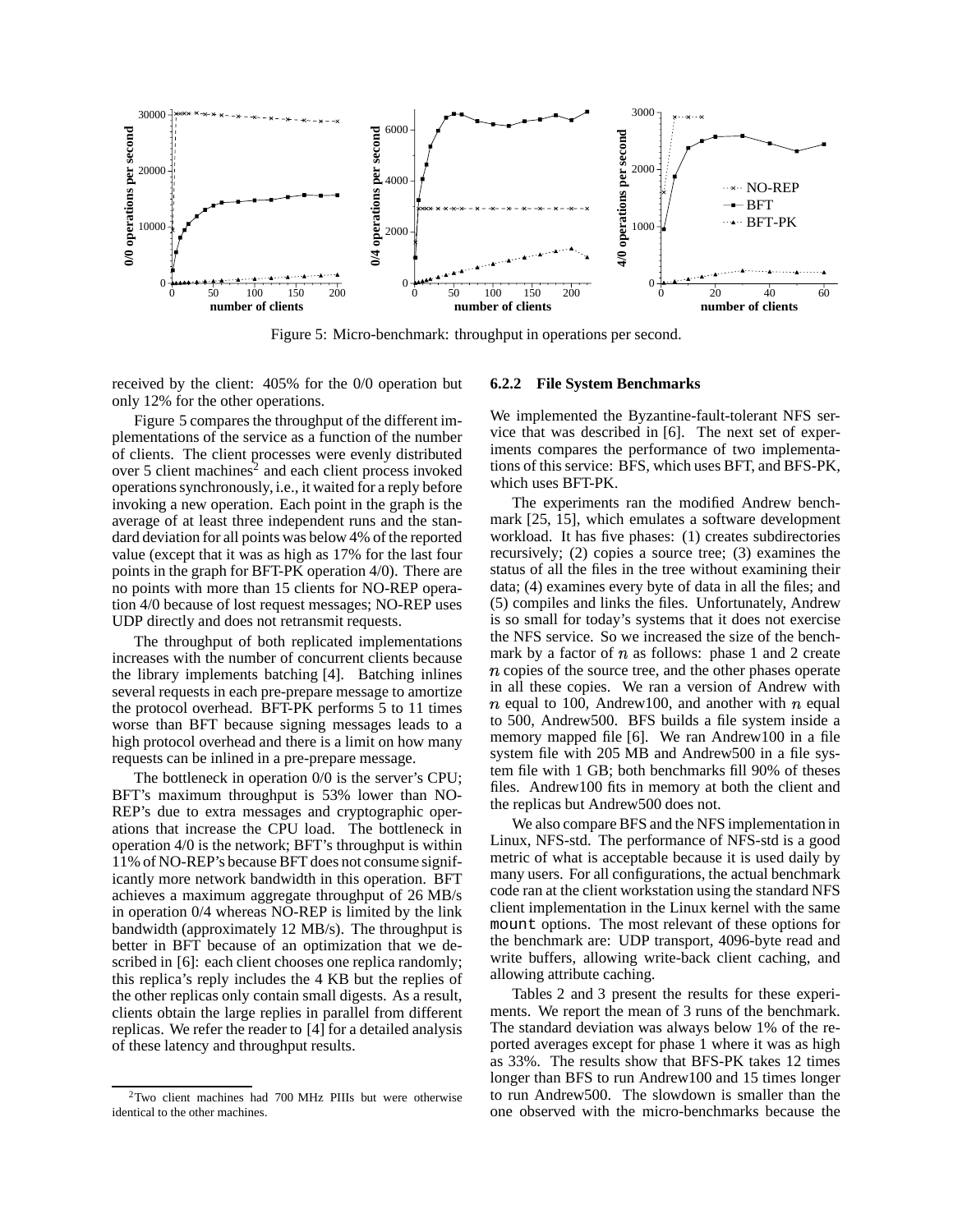| phase | <b>BFS-PK</b> | <b>BFS</b> | NFS-std |
|-------|---------------|------------|---------|
|       | 25.4          | 0.7        | 0.6     |
| 2     | 1528.6        | 39.8       | 26.9    |
| 3     | 80.1          | 34.1       | 30.7    |
| 4     | 87.5          | 41.3       | 36.7    |
| 5     | 2935.1        | 265.4      | 237.1   |
| total | 4656.7        | 381.3      | 332.0   |

Table 2: Andrew100: elapsed time in seconds

client performs a significant amount of computation in this benchmark.

Both BFS and BFS-PK use the read-only optimization described in [6] for reads and lookups, and as a consequence do not set the time-last-accessed attribute when these operations are invoked. This reduces the performance difference between BFS and BFS-PK during phases 3 and 4 where most operations are read-only.

| phase                       | <b>BFS-PK</b> | <b>BFS</b> | NFS-std |
|-----------------------------|---------------|------------|---------|
|                             | 122.0         | 4.2.       | 3.5     |
| $\mathcal{D}_{\mathcal{A}}$ | 8080.4        | 204.5      | 139.6   |
| $\mathcal{R}$               | 387.5         | 170.2      | 157.4   |
|                             | 496.0         | 262.8      | 232.7   |
| 5                           | 23201.3       | 1561.2     | 1248.4  |
| total                       | 32287.2       | 2202.9     | 1781.6  |

Table 3: Andrew500: elapsed time in seconds

BFS-PK is impractical but BFS's performance is close to NFS-std: it performs only 15% slower in Andrew100 and 24% slower in Andrew500. The performance difference would be lower if Linux implemented NFS correctly. For example, we reported previously [6] that BFS was only 3% slower than NFS in Digital Unix, which implements the correct semantics. The NFS implementation in Linux does not ensure stability of modified data and meta-data as required by the NFS protocol, whereas BFS ensures stability through replication.

#### **6.3 The Cost of Recovery**

Frequent proactive recoveries and key changes improve resilience to faults by reducing the window of vulnerability, but they also degrade performance. We ran Andrew to determine the minimum window of vulnerability that can be achieved without overlapping recoveries. Then we configured the replicated file system to achieve this window, and measured the performance degradation relative to a system without recoveries.

The implementation of the proactive recovery mechanism is complete except that we are simulating the secure co-processor, the read-only memory, and the watchdog timer in software. We are also simulating fast reboots. The LinuxBIOS project [22] has been experimenting with replacing the BIOS by Linux. They claim to be able to reboot Linux in 35 s  $(0.1 \text{ s to get the Kernel running})$ and 34.9 to execute scripts in  $/etc/rc.d$  [22]. This means that in a suitably configured machine we should be able to reboot in less than a second. Replicas simulate a reboot by sleeping either 1 or 30 seconds and calling msync to invalidate the service-state pages (this forces reads from disk the next time they are accessed).

### **6.3.1 Recovery Time**

The time to complete recovery determines the minimum window of vulnerability that can be achieved without overlaps. We measured the recovery time for Andrew100 and Andrew500 with 30s reboots and with the period between key changes,  $T_k$ , set to 15s.

Table 4 presents a breakdown of the maximum time to recover a replica in both benchmarks. Since the processes of checking the state for correctness and fetching missing updates over the network to bring the recovering replica up to date are executed in parallel, Table 4 presents a single line for both of them. The line labeled *restore state* only accounts for reading the log from disk the service state pages are read from disk on demand when they are checked.

|                 | Andrew <sub>100</sub> | Andrew <sub>500</sub> |
|-----------------|-----------------------|-----------------------|
| save state      | 2.84                  | 6.3                   |
| reboot          | 30.05                 | 30.05                 |
| restore state   | 0.09                  | 0.30                  |
| estimation      | 0.21                  | 0.15                  |
| send new-key    | 0.03                  | 0.04                  |
| send request    | 0.03                  | 0.03                  |
| fetch and check | 9.34                  | 106.81                |
| total           | 42.59                 | 143.68                |

Table 4: Andrew: recovery time in seconds.

The most significant components of the recovery time are the time to save the replica's log and service state to disk, the time to reboot, and the time to check and fetch state. The other components are insignificant. The time to reboot is the dominant component for Andrew100 and checking and fetching state account for most of the recovery time in Andrew500 because the state is bigger.

Given these times, we set the period between watchdog timeouts,  $T_w$ , to 3.5 minutes in Andrew100 and to 10 minutes in Andrew500. These settings correspond to a minimum window of vulnerability of 4 and 10.5 minutes, respectively. We also run the experiments for Andrew100 with a 1s reboot and the maximum time to complete recovery in this case was 13.3s. This enables a window of vulnerability of 1.5 minutes with  $T_w$  set to 1 minute.

Recovery must be fast to achieve a small window of vulnerability. While the current recovery times are low,it is possible to reduce them further. For example, the time to check the state can be reduced by periodically backing up the state onto a disk that is normally write-protected and by using copy-on-write to create copies of modified pages on a writable disk. This way only the modified pages need to be checked. If the read-only copy of the state is brought up to date frequently (e.g., daily), it will be possible to scale to very large states while achieving even lower recovery times.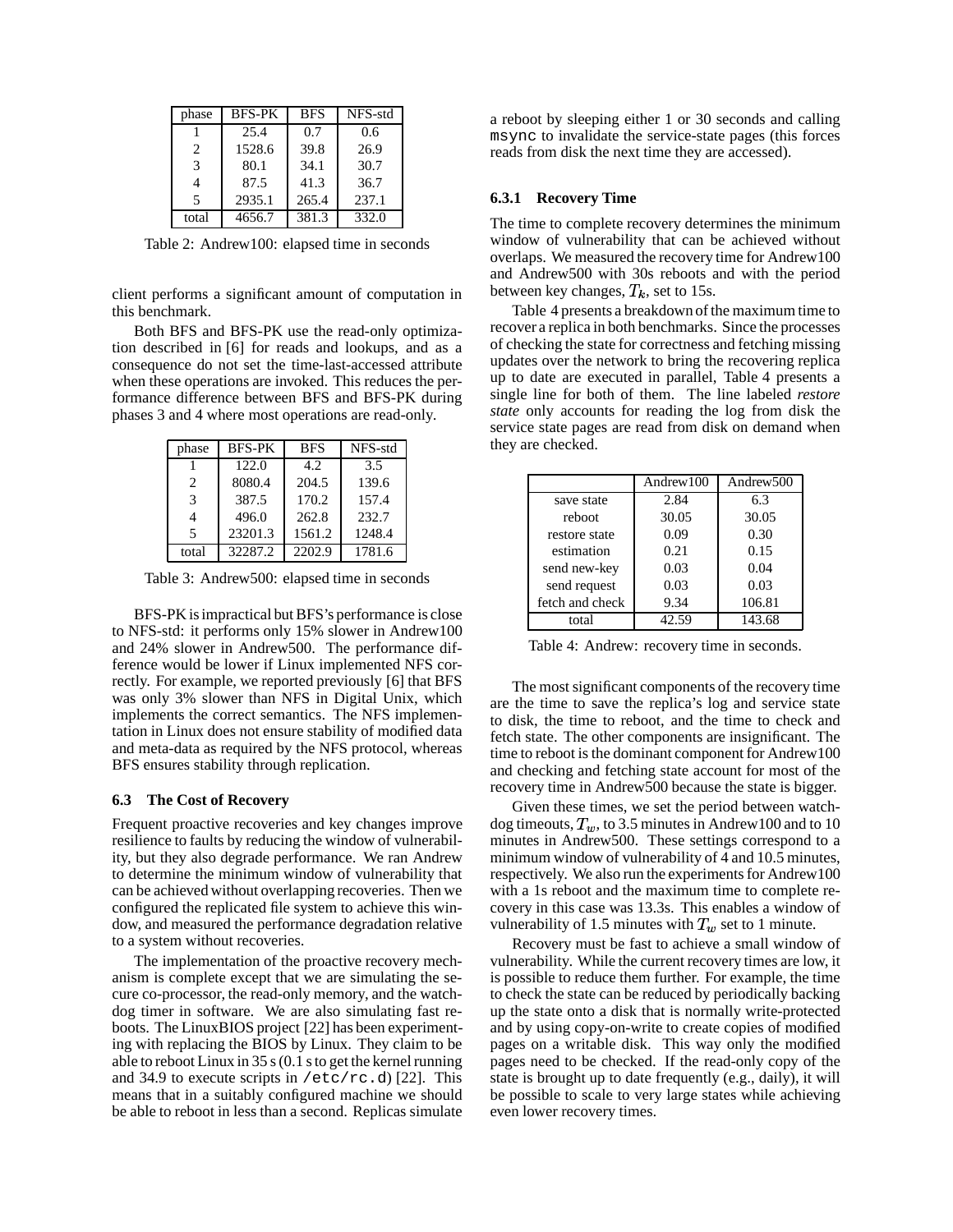## **6.3.2 Recovery Overhead**

We also evaluated the impact of recovery on performance in the experimental setup described in the previous section. Table 5 shows the results. BFS-rec is BFS with proactive recoveries. The results show that adding frequent proactive recoveries to BFS has a low impact on performance: BFS-rec is 16% slower than BFS in Andrew100 and 2% slower in Andrew500. In Andrew100 with 1s reboot and a window of vulnerability of 1.5 minutes, the time to complete the benchmark was 482.4s; this is only 27% slower than the time without recoveries even though every 15s one replica starts a recovery.

The results also show that the period between key changes,  $T_k$ , can be small without impacting performance significantly.  $T_k$  could be smaller than 15s but it should be substantially larger than 3 message delays under normal load conditions to provide liveness.

| system     | Andrew <sub>100</sub> | Andrew <sub>500</sub> |
|------------|-----------------------|-----------------------|
| BFS-rec    | 443.5                 | 2257.8                |
| <b>BFS</b> | 381.3                 | 2202.9                |
| NFS-std    | 332.0                 | 1781.6                |

Table 5: Andrew: recovery overhead in seconds.

There are several reasons why recoveries have a low impact on performance. The most obvious is that recoveries are staggered such that there is never more than one replica recovering; this allows the remaining replicas to continue processing client requests. But it is necessary to perform a view change whenever recovery is applied to the current primary and the clients cannot obtain further service until the view change completes. These view changes are inexpensive because a primary multicasts a view-change message just before its recovery starts and this causes the other replicas to move to the next view immediately.

# **7 Related Work**

Most previous work on replication techniques assumed benign faults, e.g.,  $[17, 23, 18, 19]$  or a synchronous system model, e.g., [28]. Earlier Byzantine-fault-tolerant systems [26, 16, 20], including the algorithm we described in [6], could guarantee safety only if fewer than  $1/3$  of the replicas were faulty during the lifetime of the system. This guarantee is too weak for long-lived systems. Our system improves this guarantee by recovering replicas proactively and frequently; it can tolerate any number of faults if fewer than  $1/3$  of the replicas become faulty within a window of vulnerability, which can be made small under normal load conditions with low impact on performance.

In a previous paper [6], we described a system that tolerated Byzantine faults in asynchronous systems and performed well. This paper extends that work by providing recovery, a state transfermechanism, and a new view change mechanism that enables both recovery and an important optimization — the use of MACsinstead of public-key cryptography.

Rampart [26] and SecureRing [16] provide group membership protocols that can be used to implement recovery, but only in the presence of benign faults. These approaches cannot be guaranteed to work in the presence of Byzantine faults for two reasons. First, the system may be unable to provide safety if a replica that is not faulty is removed from the group to be recovered. Second, the algorithms rely on messages signed by replicas even after they are removed from the group and there is no way to prevent attackers from impersonating removed replicas that they controlled.

The problem of efficient state transfer has not been addressed by previous work on Byzantine-fault-tolerant replication. We present an efficient state transfer mechanism that enables frequent proactive recoveries with low performance degradation.

Public-key cryptography was the major performance bottleneck in previous systems [26, 16] despite the fact that these systems include sophisticated techniques to reduce the cost of public-key cryptography at the expense of security or latency. They cannot use MACs instead of signatures because they rely on the extra power of digital signatures to work correctly: signatures allow the receiver of a message to prove to others that the message is authentic, whereas this may be impossible with MACs. The view change mechanism described in this paper does not require signatures. It allows public-key cryptography to be eliminated, except for obtaining new secret keys. This approach improves performance by up to two orders of magnitude without loosing security.

The concept of a system that can tolerate more than f faults provided no more than  $f$  nodes in the system become faulty in some time window was introduced in [24]. This concept has previously been applied in synchronous systems to secret-sharing schemes [13], threshold cryptography [14], and more recently secure information storage and retrieval [10] (which provides single-writer single-reader replicated variables). But our algorithm is more general; it allows a group of nodes in an asynchronous system to implement an arbitrary state machine.

# **8 Conclusions**

This paper has described a new state-machine replication system that offers both integrity and high availability in the presence of Byzantine faults. The new system can be used to implement real services because it performs well, works in asynchronous systems like the Internet, and recovers replicas to enable long-lived services.

The system described here improves the security and robustness against software errors of previous systems by recovering replicas proactively and frequently. It can tolerate any number of faults provided fewer than  $1/3$  of the replicas become faulty within a window of vulnerability. This window can be small (e.g., a few minutes) under normal load conditions and when the attacker does not corrupt replicas' copies of the service state. Additionally, oursystem provides*intrusion*